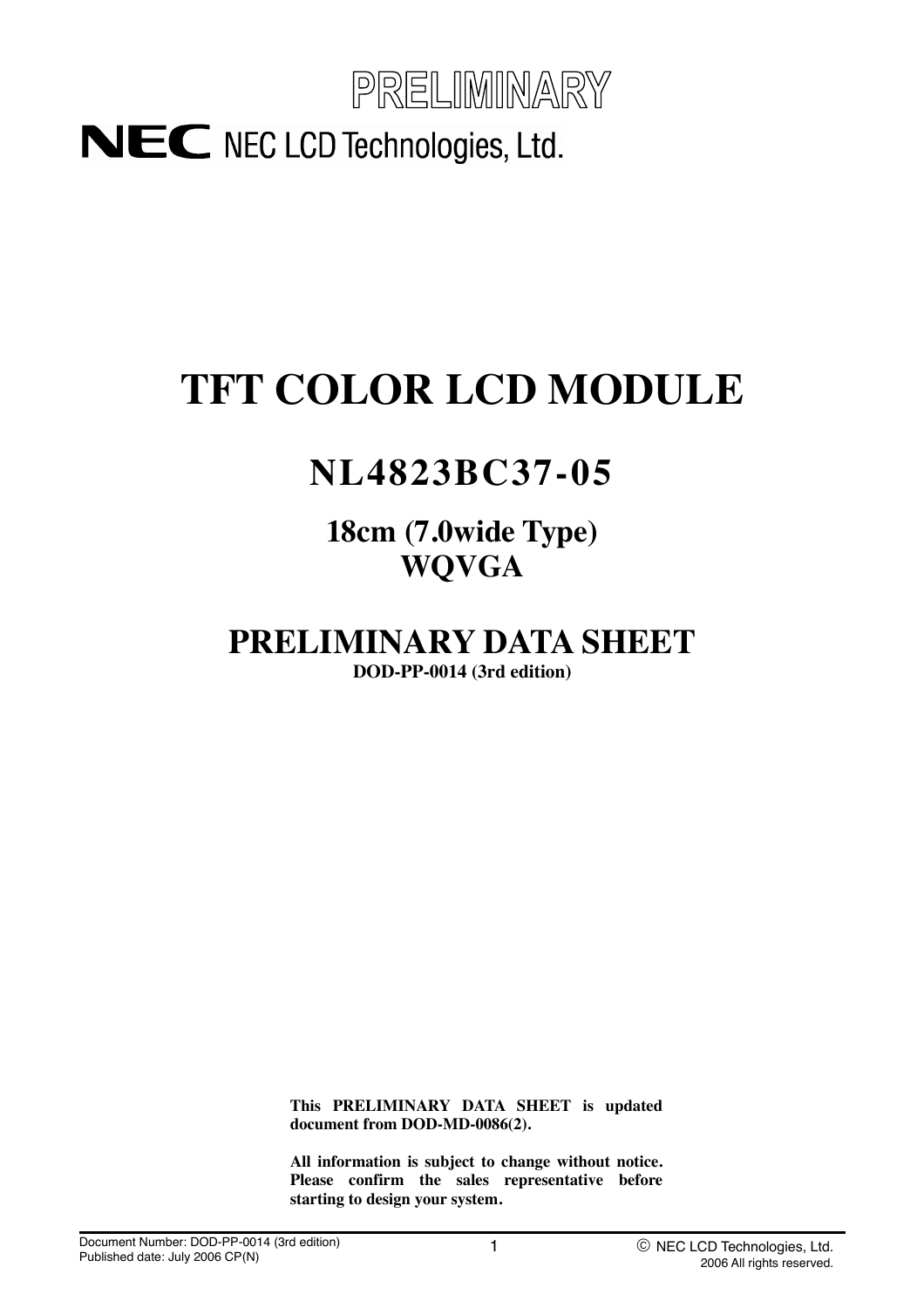

### <span id="page-1-0"></span>**INTRODUCTION**

The Copyright to this document belongs to NEC LCD Technologies, Ltd. (hereinafter called "NEC"). No part of this document will be used, reproduced or copied without prior written consent of NEC.

NEC does and will not assume any liability for infringement of patents, copyrights or other intellectual property rights of any third party arising out of or in connection with application of the products described herein except for that directly attributable to mechanisms and workmanship thereof. No license, express or implied, is granted under any patent, copyright or other intellectual property right of NEC.

Some electronic parts/components would fail or malfunction at a certain rate. In spite of every effort to enhance reliability of products by NEC, the possibility of failures and malfunction might not be avoided entirely. To prevent the risks of damage to death, human bodily injury or other property arising out thereof or in connection therewith, each customer is required to take sufficient measures in its safety designs and plans including, but not limited to, redundant system, fire-containment and anti-failure.

The products are classified into three quality grades: **"Standard"**, **"Special"**, and **"Specific"** of the highest grade of a quality assurance program at the choice of a customer. Each quality grade is designed for applications described below. Any customer who intends to use a product for application other than that of Standard quality grade is required to contact an NEC sales representative in advance.

The **Standard** quality grade applies to the products developed, designed and manufactured in accordance with the NEC standard quality assurance program, which are designed for such application as any failure or malfunction of the products (sets) or parts/components incorporated therein a customer uses are, directly or indirectly, free of any damage to death, human bodily injury or other property, like general electronic devices.

Examples: Computers, office automation equipment, communications equipment, test and measurement equipment, audio and visual equipment, home electronic appliances, machine tools, personal electronic equipment, industrial robots, etc.

The **Special** quality grade applies to the products developed, designed and manufactured in accordance with an NEC quality assurance program stricter than the standard one, which are designed for such application as any failure or malfunction of the products (sets) or parts/components incorporated therein a customer uses might directly cause any damage to death, human bodily injury or other property, or such application under more severe condition than that defined in the Standard quality grade without such direct damage.

Examples: Control systems for transportation equipment (automobiles, trains, ships, etc.), traffic control systems, anti-disaster systems, anti-crime systems, medical equipment not specifically designed for life support, safety equipment, etc.

The **Specific** quality grade applies to the products developed, designed and manufactured in accordance with the standards or quality assurance program designated by a customer who requires an extremely higher level of reliability and quality for such products.

Examples: Military systems, aircraft control equipment, aerospace equipment, nuclear reactor control systems, medical equipment/devices/systems for life support, etc.

The quality grade of this product is the **"Standard"** unless otherwise specified in this document.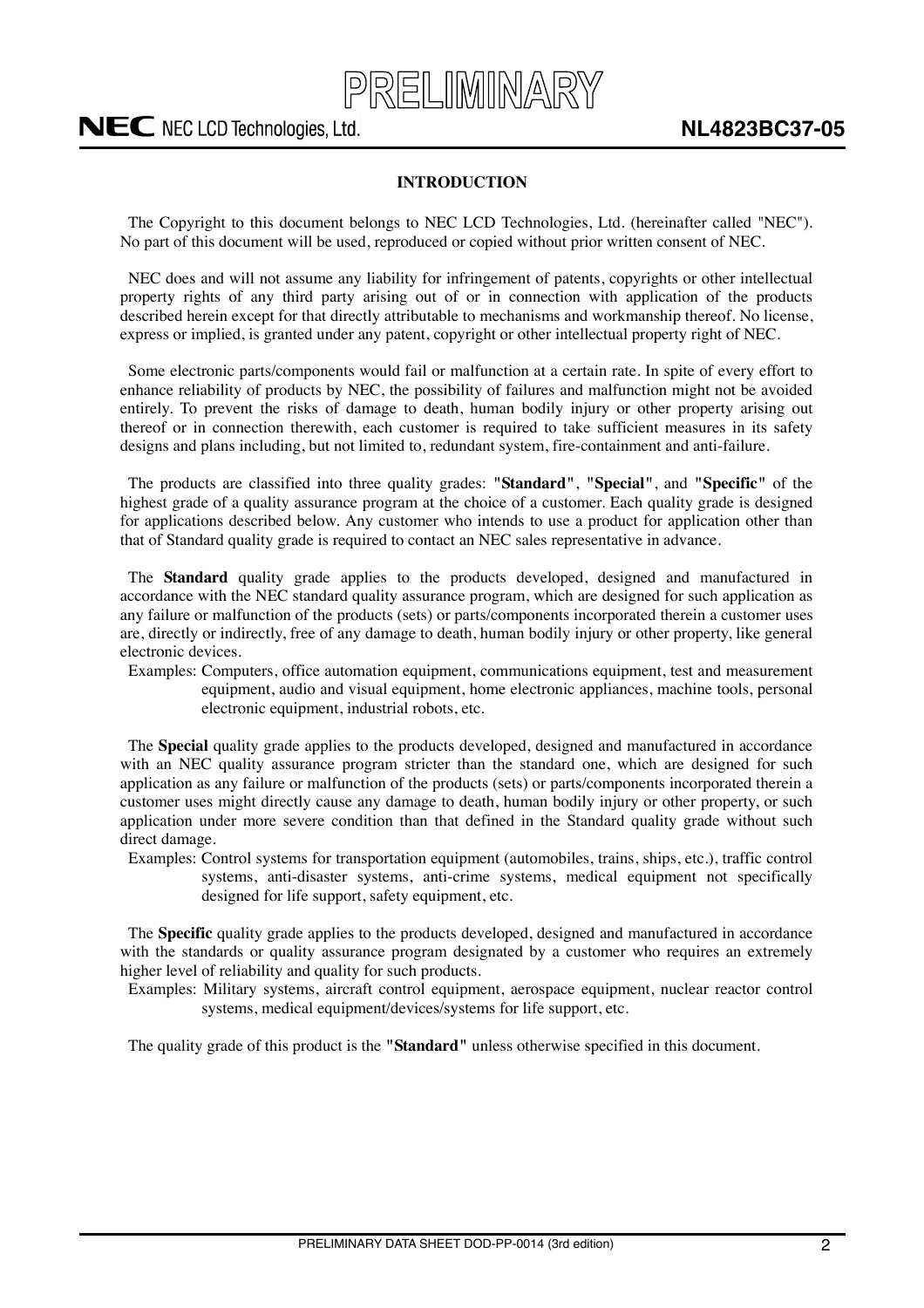

### NL4823BC37-05

### **CONTENTS**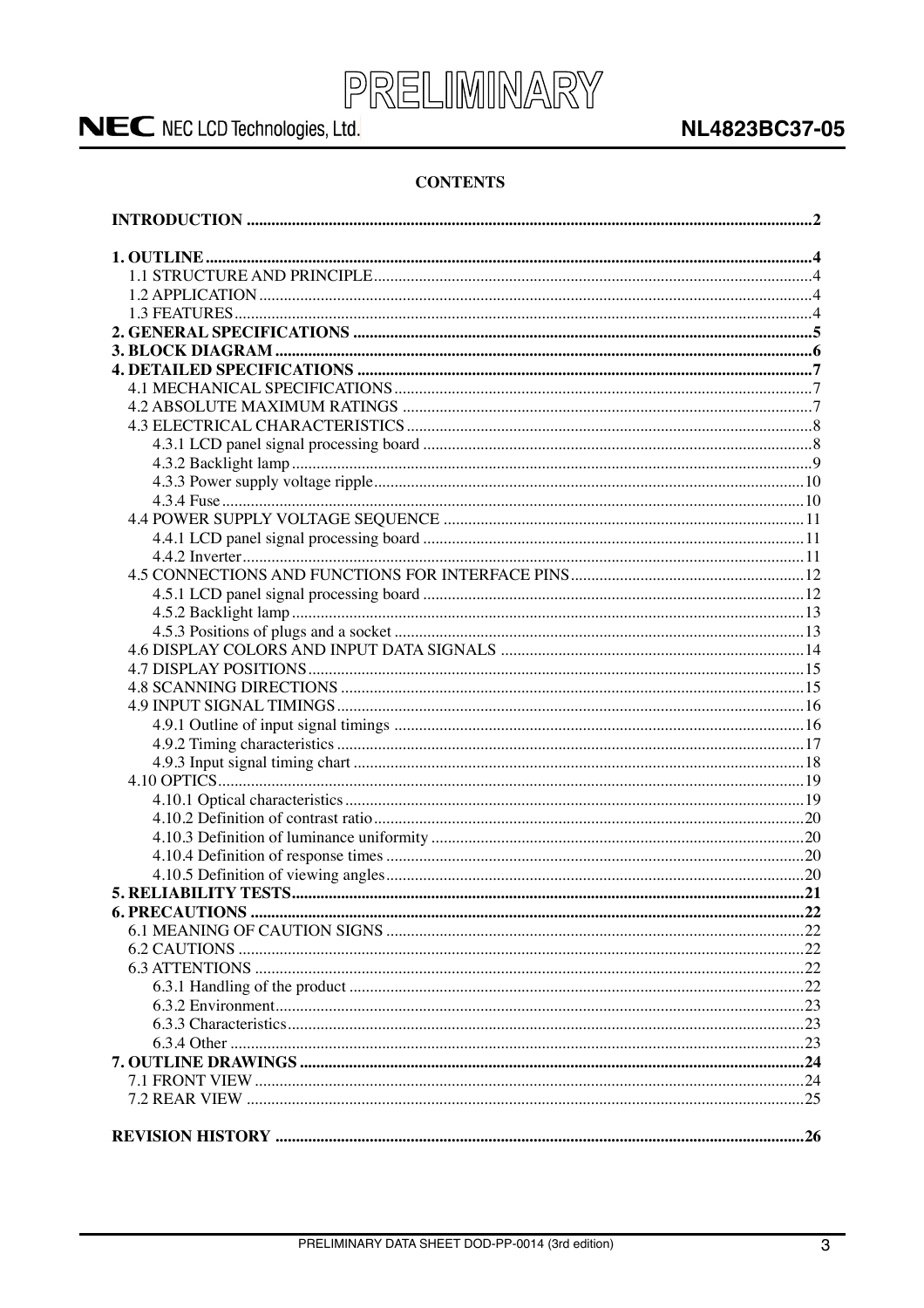### <span id="page-3-0"></span>**1. OUTLINE**

### <span id="page-3-1"></span>1.1 STRUCTURE AND PRINCIPLE

Color LCD module NL4823BC37-05 is composed of the amorphous silicon thin film transistor liquid crystal display (a-Si TFT LCD) panel structure with driver LSIs for driving the TFT (Thin Film Transistor) array and a backlight.

The a-Si TFT LCD panel structure is injected liquid crystal material into a narrow gap between the TFT array glass substrate and a color-filter glass substrate.

Color (Red, Green, Blue) data signals from a host system (e.g. signal generator, etc.) are modulated into best form for active matrix system by a signal processing circuit, and sent to the driver LSIs which drive the individual TFT arrays.

The TFT array as an electro-optical switch regulates the amount of transmitted light from the backlight assembly, when it is controlled by data signals. Color images are created by regulating the amount of transmitted light through the TFT array of red, green and blue dots.

### <span id="page-3-2"></span>1.2 APPLICATION

 $\bullet$  For industrial use

### <span id="page-3-3"></span>1.3 FEATURES

- $\bullet$  High luminance
- High contrast
- Wide viewing angle
- Wide temperature range
- $\bullet$  6-bit digital RGB signals
- Reversible-scan direction
- Edge light type (without inverter)
- Replaceable lamp for backlight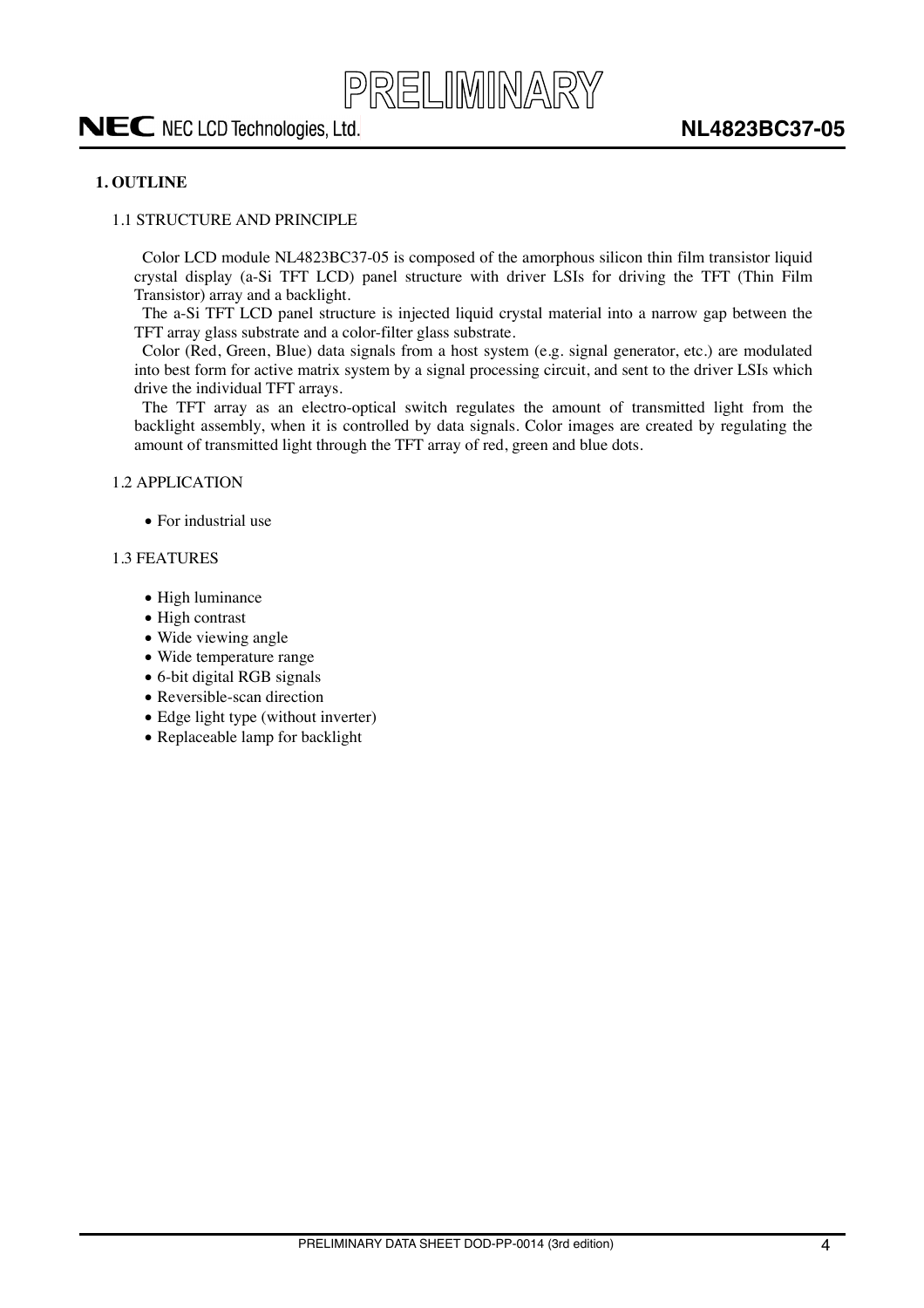

### <span id="page-4-0"></span>**2. GENERAL SPECIFICATIONS**

| Display area               | 154.08 (H) $\times$ 87.048 (V) mm                                                                                                                                                                                                                          |
|----------------------------|------------------------------------------------------------------------------------------------------------------------------------------------------------------------------------------------------------------------------------------------------------|
| Diagonal size of display   | 18cm (7.0inches)                                                                                                                                                                                                                                           |
| Drive system               | a-Si TFT active matrix                                                                                                                                                                                                                                     |
| Display color              | 262,144 colors                                                                                                                                                                                                                                             |
| Pixel                      | 480 (H) $\times$ 234 (V) pixels                                                                                                                                                                                                                            |
| Pixel arrangement          | RGB (Red dot, Green dot, Blue dot) vertical stripe                                                                                                                                                                                                         |
| Dot pitch                  | $0.107$ (H) $\times$ 0.372 (V) mm                                                                                                                                                                                                                          |
| Pixel pitch                | $0.321$ (H) $\times$ 0.372 (V) mm                                                                                                                                                                                                                          |
| Module size                | $174.5$ (W) $\times$ 105.5 (H) $\times$ 10.5 (D) mm (typ.)                                                                                                                                                                                                 |
| Weight                     | $205g$ (typ.)                                                                                                                                                                                                                                              |
| Contrast ratio             | $600:1$ (typ.)                                                                                                                                                                                                                                             |
| <b>Viewing</b> angle       | At the contrast ratio $\geq 10:1$<br>• Horizontal: Right side 80° (typ.), Left side 80° (typ.)<br>• Vertical: Up side $60^{\circ}$ (typ.), Down side $80^{\circ}$ (typ.)                                                                                   |
| Designed viewing direction | At DPS= Low or open: Normal scan<br>• Viewing direction without image reversal: down side (6 o'clock)<br>• Viewing direction with contrast peak: up side (12 o'clock)<br>• Viewing angle with optimum grayscale $(y=2.2)$ : normal axis<br>(perpendicular) |
|                            |                                                                                                                                                                                                                                                            |
| Polarizer surface          | Clear                                                                                                                                                                                                                                                      |
| Polarizer pencil-hardness  | 3H (min.) [by JIS K5400]                                                                                                                                                                                                                                   |
| Color gamut                | At LCD panel center<br>40% (typ.) [against NTSC color space]                                                                                                                                                                                               |
| <b>Response time</b>       | Ton+Toff (10% $\leftarrow \rightarrow 90\%$ )<br>$25$ ms (typ.)                                                                                                                                                                                            |
| <b>Luminance</b>           | At $IBL = 6.0$ mArms / lamp<br>$400 \text{cd/m}^2$ (typ.)                                                                                                                                                                                                  |
| <b>Signal system</b>       | 6-bit digital signals for data of RGB colors,<br>Dot clock (CLK), Data enable (DE)                                                                                                                                                                         |
| Power supply voltage       | LCD panel signal processing board: 3.3V                                                                                                                                                                                                                    |
| <b>Backlight</b>           | Edge light type: 1 cold cathode fluorescent lamp<br>Replaceable part<br>· Lamp holder set: Type No. TBD<br>Recommended inverter (Option)<br>• Inverter: Type No. 70PW021<br>At IBL= 6.0mArms / lamp, Checkered flag pattern                                |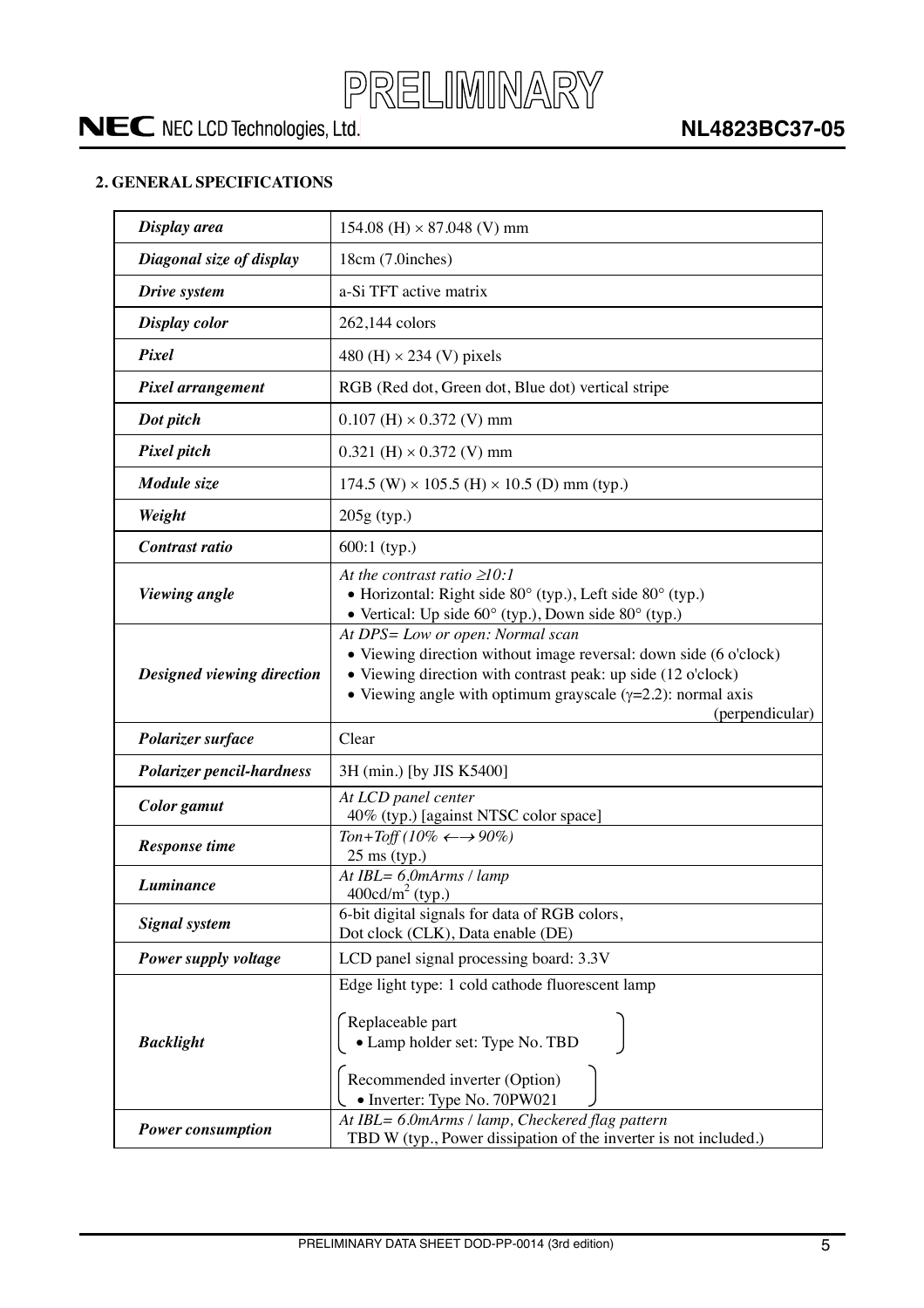

### <span id="page-5-0"></span>**3. BLOCK DIAGRAM**



Note1: Relations between GND (Signal ground), FG (Frame ground) and VBLC (Lamp low voltage terminal) in the LCD module are as follows.

| GND - FG          | Connected     |
|-------------------|---------------|
| <b>GND - VBLC</b> | Not connected |
| <b>FG</b> - VBLC  | Not connected |

Note2: GND, FG and GNDB must be connected to customer equipment's ground, and it is recommended that these grounds are connected together in customer equipment.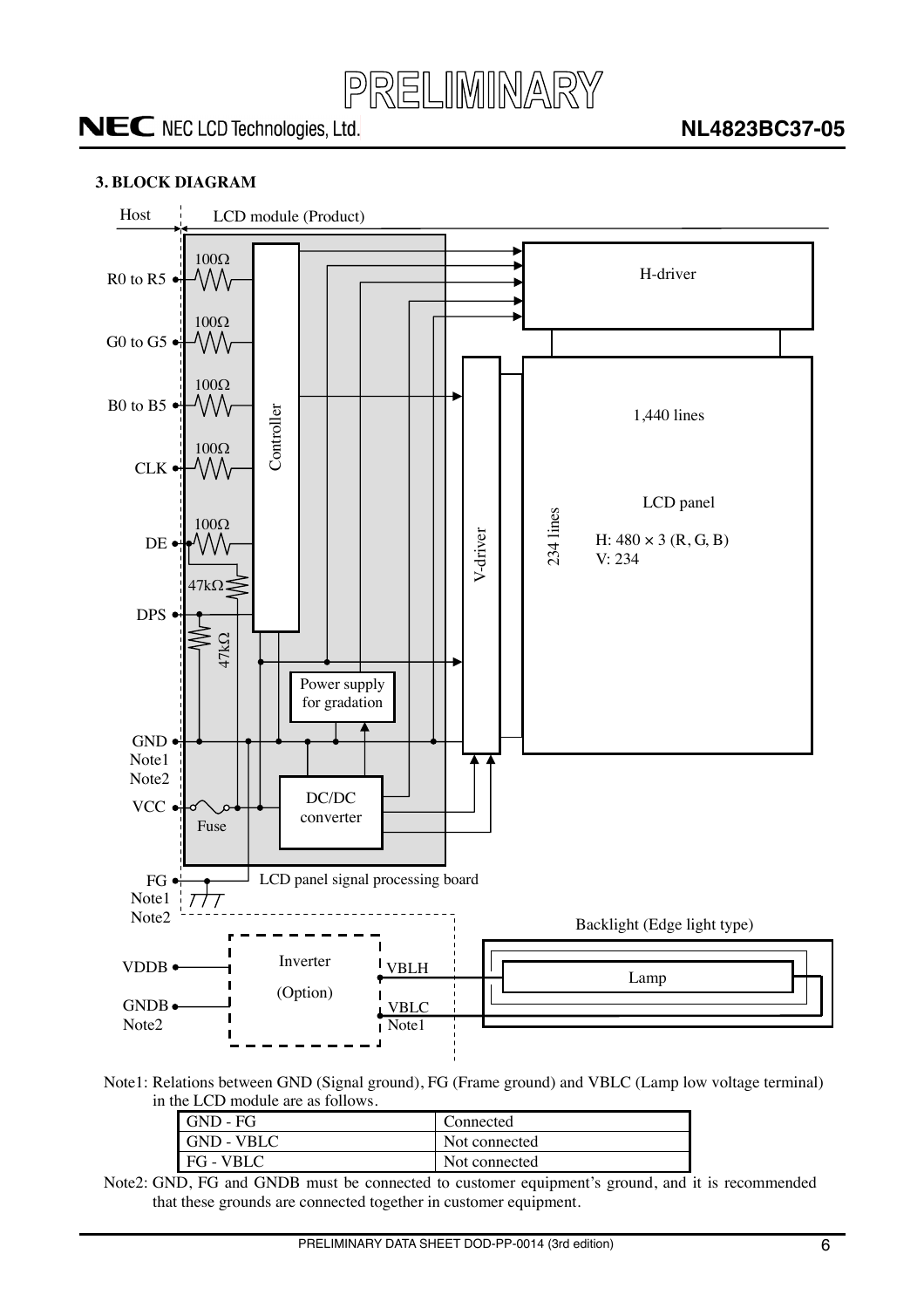

### <span id="page-6-0"></span>**4. DETAILED SPECIFICATIONS**

### <span id="page-6-1"></span>4.1 MECHANICAL SPECIFICATIONS

| Parameter    | Specification                                                            |       | Unit |
|--------------|--------------------------------------------------------------------------|-------|------|
| Module size  | $174.5 \pm 0.5$ (W) $\times 105.5 \pm 0.5$ (H) $\times 10.5 \pm 0.5$ (D) | Note1 | mm   |
| Display area | $154.08$ (H) $\times$ 87.048 (V)                                         | Note1 | mm   |
| Weight       | 205 (typ.), TBD (max.)                                                   |       | g    |

Note1: See "**7. OUTLINE DRAWINGS**".

### <span id="page-6-2"></span>4.2 ABSOLUTE MAXIMUM RATINGS

|               | Parameter                              |              | Symbol         | Rating                            | Unit        | Remarks                                            |
|---------------|----------------------------------------|--------------|----------------|-----------------------------------|-------------|----------------------------------------------------|
| Power supply  | LCD panel signal processing board      |              | <b>VCC</b>     | $-0.3$ to $+6.5$                  | V           |                                                    |
| voltage       | Lamp voltage                           |              | <b>VBLH</b>    | <b>TBD</b>                        | <b>Vrms</b> |                                                    |
| Input voltage | Display signals<br>Note1               |              | <b>VD</b>      |                                   |             |                                                    |
| for signals   | Function signal<br>Note2               |              | VF             | $-0.3$ to VCC $+0.3$              | V           |                                                    |
|               | Storage temperature                    | <b>Tst</b>   | $-30$ to $+80$ | $\circ$ C                         |             |                                                    |
| Front surface |                                        |              | TopF           | $-20$ to $+70$<br>$\rm ^{\circ}C$ |             | Note3                                              |
|               | Operating temperature                  | Rear surface | TopR           | $-20$ to $+70$                    | $\circ$ C   | Note4                                              |
|               |                                        |              |                | $\leq$ 95                         | $\%$        | Ta $\leq 40^{\circ}$ C                             |
|               | Relative humidity                      |              | RH             | $\leq 85$                         | $\%$        | $40 <$ Ta $\leq 50$ °C                             |
|               | Note <sub>5</sub>                      |              |                | $\leq 55$                         | $\%$        | $50^{\circ}$ C <ta<math>\leq 60^{\circ}C</ta<math> |
|               |                                        |              |                | $\leq 36$                         | $\%$        | $60^{\circ}$ C <ta<math>\leq 70^{\circ}C</ta<math> |
|               | Absolute humidity<br>Note <sub>5</sub> |              | AH             | $\leq 70$<br>Note <sub>6</sub>    | $g/m^3$     | Ta $> 70^{\circ}$ C                                |

Note1: CLK, DE, DATA (R0 to R5, G0 to G5 and B0 to B5)

Note2: DPS

Note3: Measured at center of LCD panel surface (including self-heat)

Note4: Measured at center of LCD module's rear shield surface (including self-heat)

Note5: No condensation

Note6: Water amount at Ta= 70<sup>o</sup>C and RH= 36\%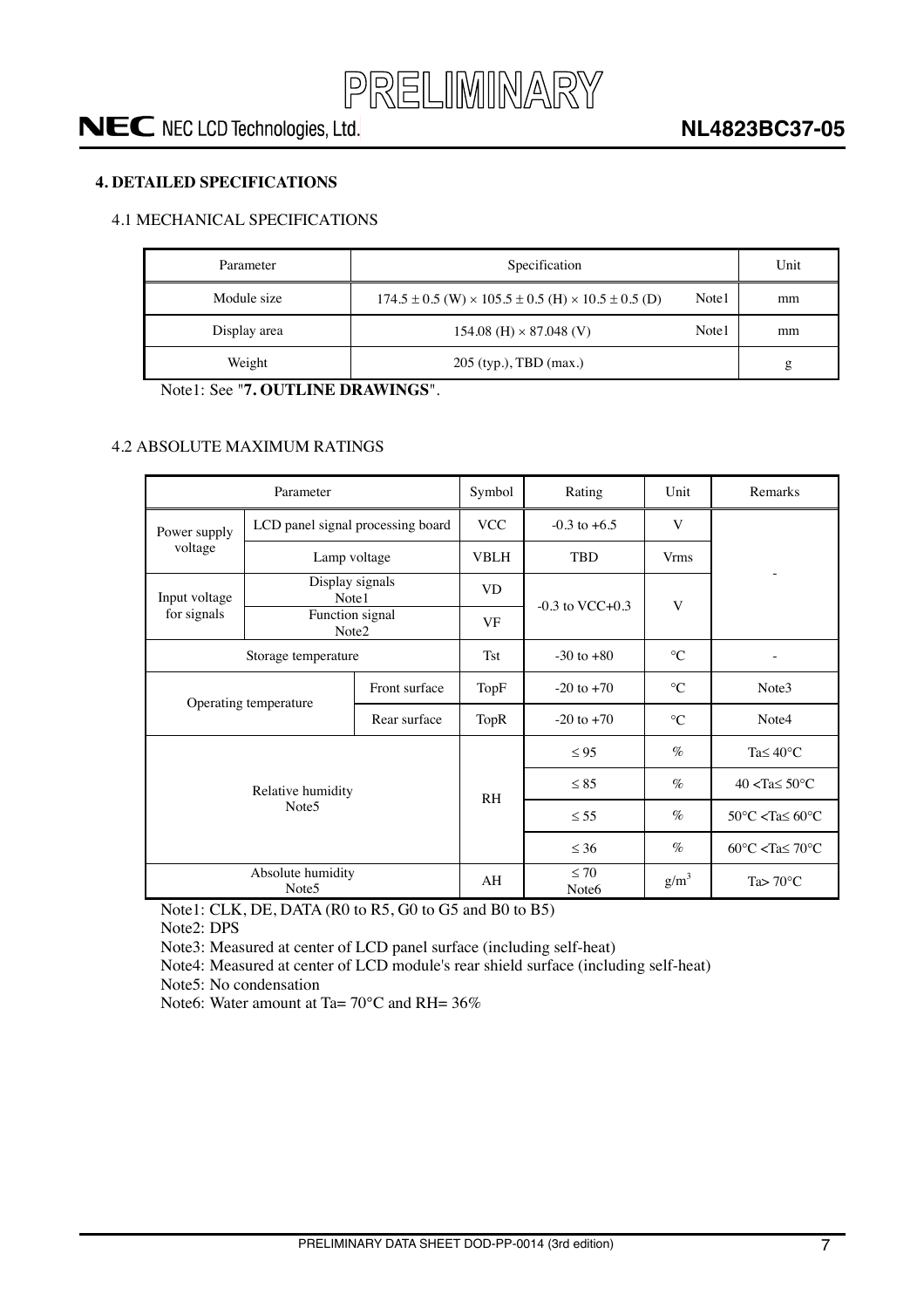

### **NL4823BC37-05**

### <span id="page-7-0"></span>4.3 ELECTRICAL CHARACTERISTICS

<span id="page-7-1"></span>4.3.1 LCD panel signal processing board

|                         |            |            |                     |                                 |            |         | $(Ta=25^{\circ}C)$ |
|-------------------------|------------|------------|---------------------|---------------------------------|------------|---------|--------------------|
| Parameter               | Symbol     | min.       | typ.                | max.                            | Unit       | Remarks |                    |
| Power supply voltage    | <b>VCC</b> | 3.0        | 3.3                 | 3.6                             | V          |         |                    |
| Power supply current    | ICC        |            | <b>TBD</b><br>Note1 | <b>TBD</b><br>Note <sub>2</sub> | mA         |         |                    |
| Logic input voltage for | High       | <b>VDH</b> | $0.7$ VCC           |                                 | <b>VCC</b> | V       |                    |
| display signals         | Low        | <b>VDL</b> | $\theta$            |                                 | $0.3$ VCC  | V       | <b>CMOS</b> level  |
| Input voltage for DPS   | High       | <b>VFH</b> | $0.7$ VCC           |                                 | <b>VCC</b> | V       |                    |
| signal                  | Low        | <b>VFL</b> | $\mathbf{0}$        |                                 | $0.3$ VCC  | V       |                    |

Note1: Checkered flag pattern [by EIAJ ED-2522] Note2: Pattern for maximum current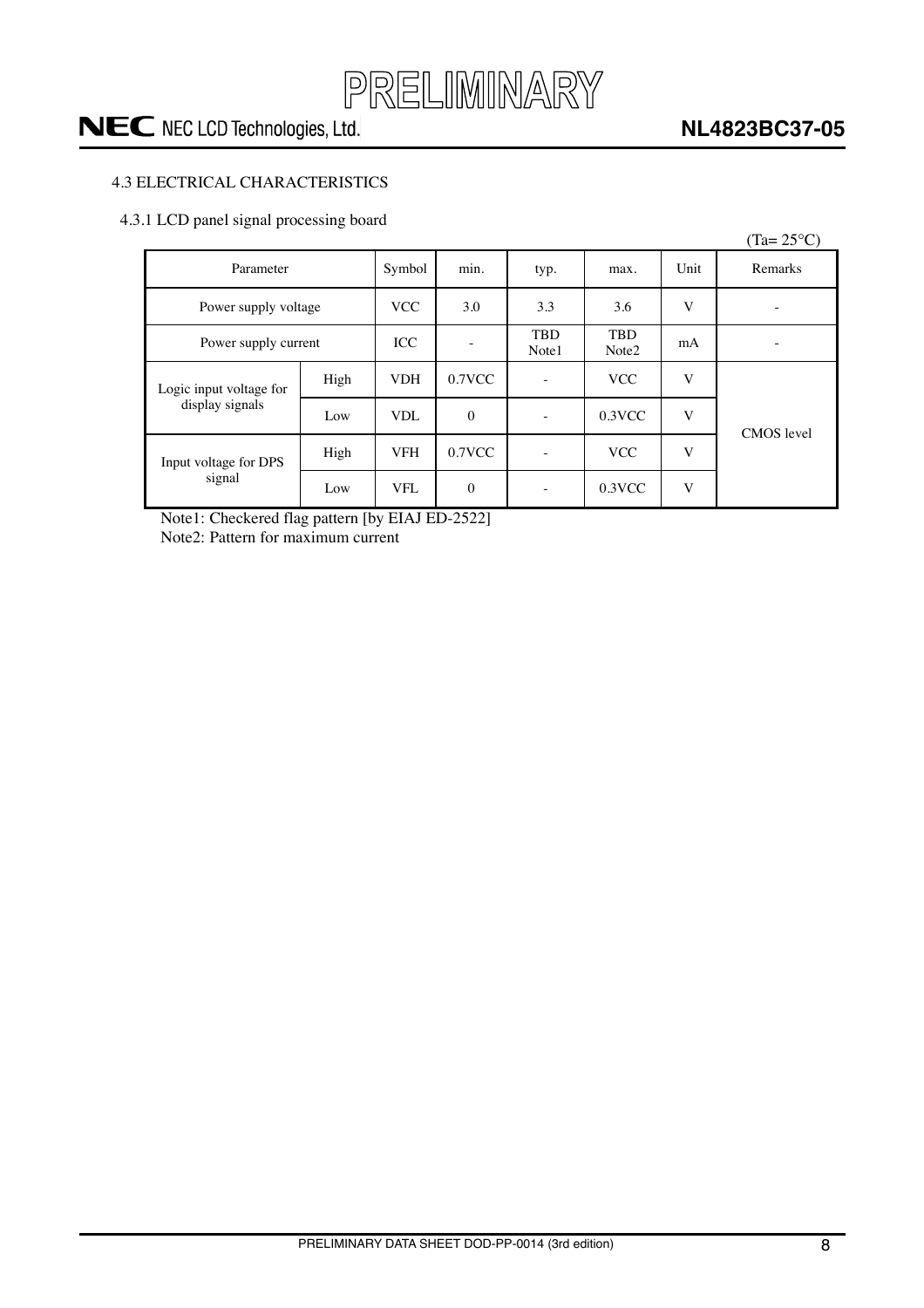

 $QFQQ$ ,  $M \neq 1$ )

<span id="page-8-0"></span> $\sqrt{3}$ 

4.3.2 Backlight lamp

|                            |        |                |      |                          |             | $1a=23^{\circ}$ C, NOICI)                             |
|----------------------------|--------|----------------|------|--------------------------|-------------|-------------------------------------------------------|
| Parameter                  | Symbol | min.           | typ. | max.                     | Unit        | Remarks                                               |
| Lamp current               | IBL    | $\overline{c}$ | 6.0  | 6.5                      | mArms       | at $IBL = 6.0$ m $Arms$ :<br>$L = 400cd/m^2$<br>Note3 |
| Lamp voltage               | VBLH   |                | 290  | ۰                        | <b>Vrms</b> | Note2, Note3                                          |
|                            | VS     | 700            |      | $\overline{\phantom{a}}$ | <b>Vrms</b> | Ta= $25^{\circ}$ C<br>Note2, Note3, Note4             |
| Lamp starting voltage      |        | 950            |      | $\overline{\phantom{a}}$ | <b>Vrms</b> | $Ta = -20$ °C<br>Note2, Note3, Note4                  |
| Lamp oscillation frequency | FO.    | 48             | 51   | 55                       | kHz         | Note <sub>5</sub>                                     |

Note1: This product consists of 1 backlight lamp.

- Note2: The lamp voltage cycle between lamps should be kept on a same phase. "VS" and "VBLH" are the voltage value between low voltage side (Cold) and high voltage side (Hot).
- Note3: The asymmetric ratio of working waveform for lamps (Power supply voltage peak ratio, power supply current peak ratio and waveform space ratio) should be less than 5 % (See the following figure.). If the waveform is asymmetric, DC (Direct current) element apply into the lamp. In this case, a lamp lifetime may be shortened, because a distribution of a lamp enclosure substance inclines toward one side between low voltage terminal (Cold terminal) and high voltage terminal (Hot terminal). When designing the inverter, evaluate asymmetric of lamp working waveform sufficiently.



Pa: Supply voltage/current peak for positive, Pb: Supply voltage/current peak for negative Sa: Waveform space for positive part, Sb: Waveform space for negative part.

- Note4: The inverter should be designed so that the lamp starting voltage can be maintained for more than 1 second. Otherwise the lamp may not be turned on.
- Note5: In case "FO" is not the recommended value, beat noise may display on the screen, because of interference between "FO" and "1/th". Recommended value of "FO" is as following

$$
FO = \frac{1}{4} \times \frac{1}{th} \times (2n-1)
$$

th: Horizontal cycle (See "**4.9.2 Timing characteristics**".)

n: Natural number  $(1, 2, 3 \dots)$ 

Note6: Method of lamp cable installation may invite fluctuation of lamp current and voltage or asymmetric of lamp working waveform. When designing method of lamp cable installation, evaluate the fluctuation of lamp current, voltage and working waveform sufficiently.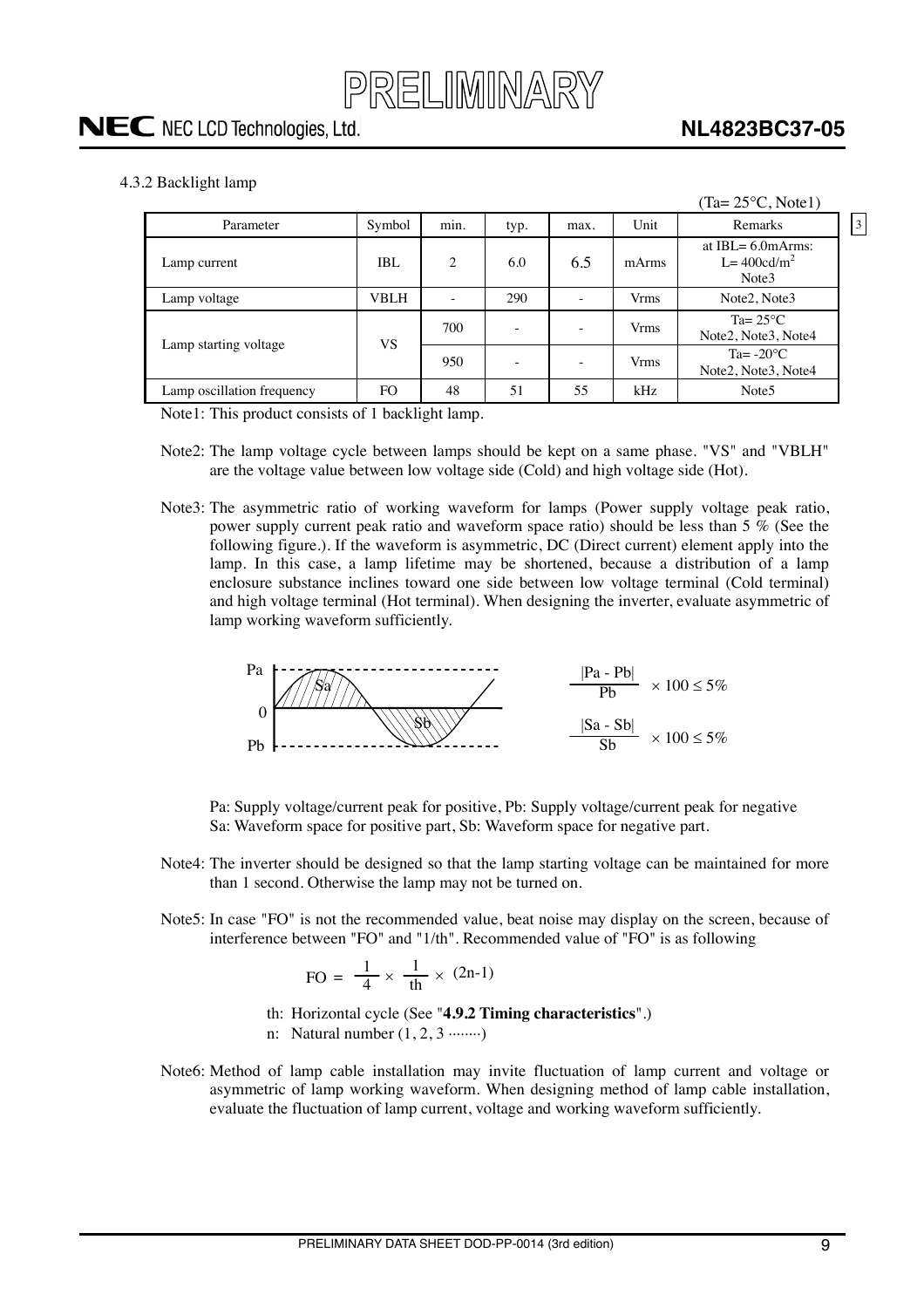

### <span id="page-9-0"></span>4.3.3 Power supply voltage ripple

This product works, even if the ripple voltage levels are beyond the permissible values as following the table, but there might be noise on the display image.

| Power supply voltage | Ripple voltage<br>Note1<br>(Measure at input terminal of power supply) | Unit    |
|----------------------|------------------------------------------------------------------------|---------|
|                      | ≤ 100                                                                  | $mVp-p$ |

Note1: The permissible ripple voltage includes spike noise.

<span id="page-9-1"></span>4.3.4 Fuse

| Parameter        |                   | Fuse | Rating | Fusing current | Remarks |  |
|------------------|-------------------|------|--------|----------------|---------|--|
| Supplier<br>Type |                   |      |        |                |         |  |
| <b>VCC</b>       |                   |      | TBD    | <b>TBD</b>     |         |  |
|                  | TBD<br><b>TBD</b> |      | TBD    |                | Note1   |  |

Note1: The power supply capacity should be more than the fusing current. If it is less than the fusing current, the fuse may not blow in a short time, and then nasty smell, smoke and so on may occur.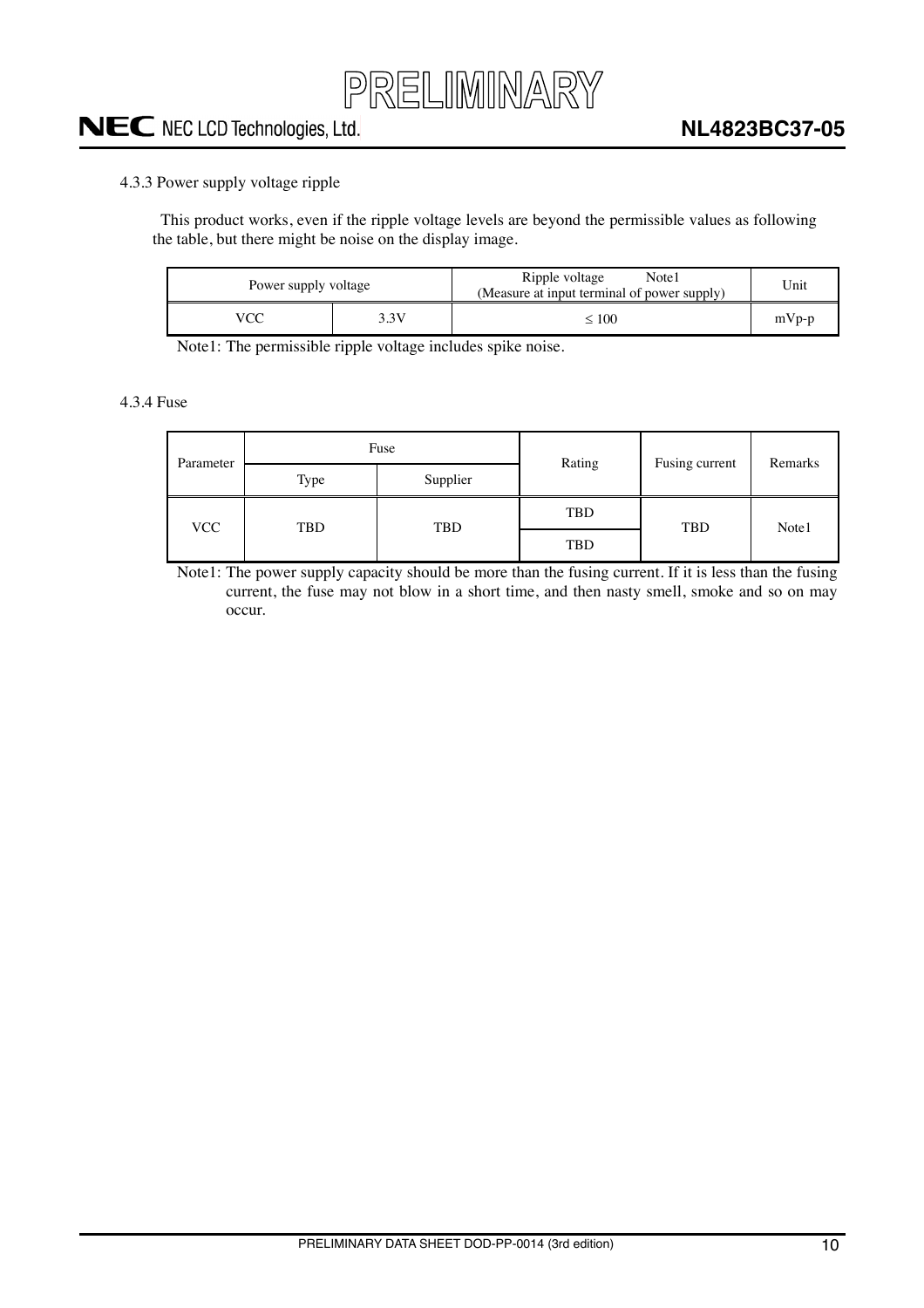

### <span id="page-10-0"></span>4.4 POWER SUPPLY VOLTAGE SEQUENCE

<span id="page-10-1"></span>4.4.1 LCD panel signal processing board



- Note1: In terms of voltage variation (voltage drop) while VCC rising edge is below 3.0V, a protection circuit may work, and then this product may not work.
- Note2: Display signals (CLK, DE, DATA (R0 to R5, G0 to G5, B0 to B5)) and function signal (DPS) must be Low or High-impedance, exclude the VALID period (See above sequence diagram), in order to avoid that internal circuits is damaged.

If some of display and function signals of this product are cut while this product is working, even if the signal input to it once again, it might not work normally. VCC should be cut when the display and function signals are stopped.

<span id="page-10-2"></span>4.4.2 Inverter (Option)



Note1: These are the display and function signals for LCD panel signal processing board. Note2: The backlight should be turned on within the valid period of display and function signals, in order to avoid unstable data display.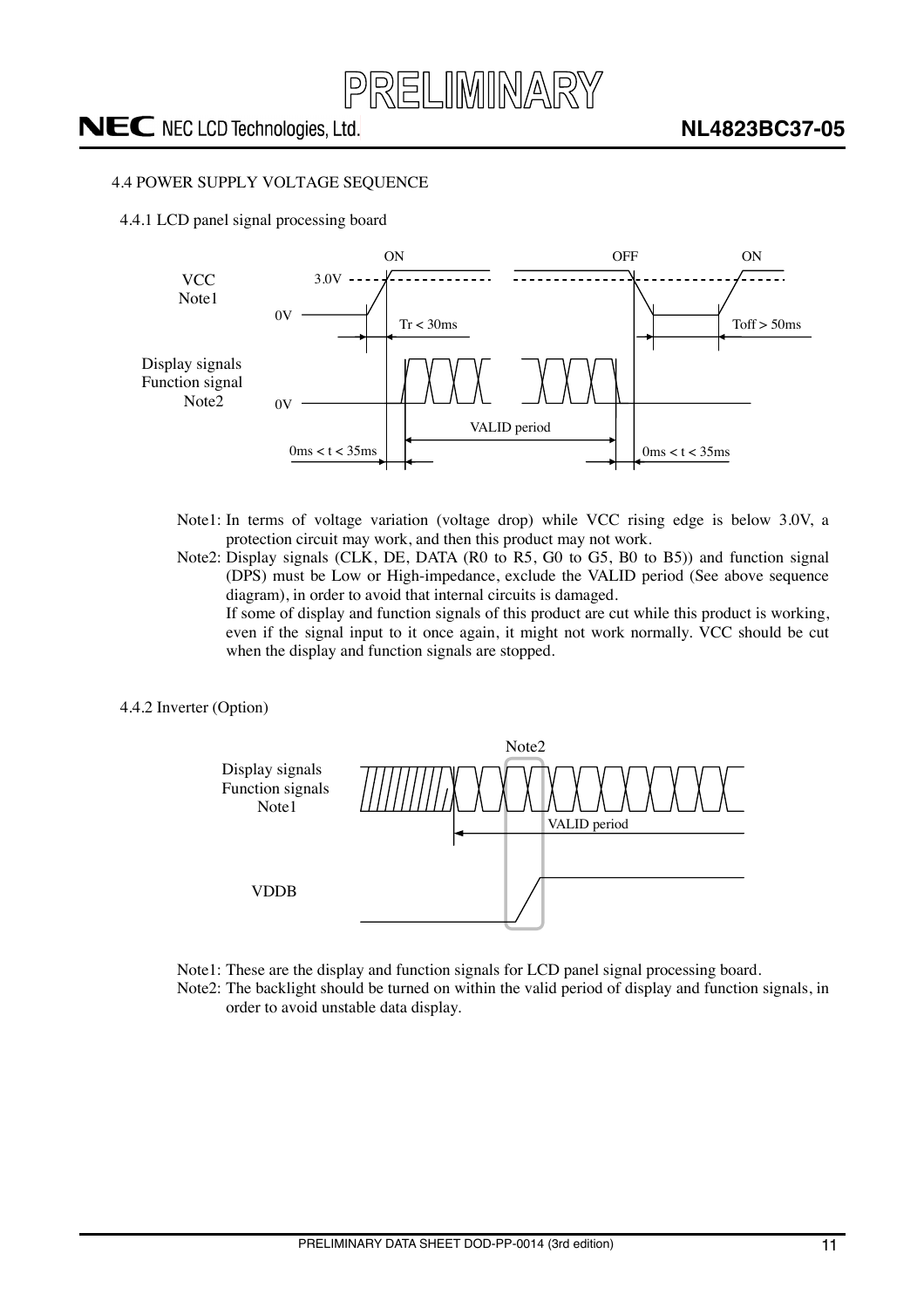

### <span id="page-11-0"></span>4.5 CONNECTIONS AND FUNCTIONS FOR INTERFACE PINS

<span id="page-11-1"></span>4.5.1 LCD panel signal processing board

CN1 socket (LCD module side): DF9C-31P-1V (2 ) (Hirose Electric Co., Ltd. (HRS))

| Adaptable plug: |                           |                             | DF9-31S-1V (2*), DF9-31S-1V (3*) (Hirose Electric Co., Ltd. (HRS))     |
|-----------------|---------------------------|-----------------------------|------------------------------------------------------------------------|
| Pin No.         | Symbol                    | Signal                      | Remarks                                                                |
| $\mathbf{1}$    | <b>GND</b>                | Ground                      | Note1                                                                  |
| $\overline{c}$  | CLK                       | Dot clock                   |                                                                        |
| $\overline{3}$  | <b>RSVD</b>               |                             | Connect this pin to GND.                                               |
| $\overline{4}$  | <b>RSVD</b>               |                             |                                                                        |
| 5               | <b>GND</b>                | Ground                      | Note1                                                                  |
| 6               | R <sub>0</sub>            | Red data (LSB)              | Least significant bit                                                  |
| $\overline{7}$  | R <sub>1</sub>            | Red data                    |                                                                        |
| $8\,$           | R <sub>2</sub>            | Red data                    |                                                                        |
| 9               | R3                        | Red data                    |                                                                        |
| 10              | R4                        | Red data                    |                                                                        |
| 11              | R <sub>5</sub>            | Red data (MSB)              | Most significant bit                                                   |
| 12              | <b>GND</b>                | Ground                      | Note1                                                                  |
| 13              | G <sub>0</sub>            | Green data (LSB)            | Least significant bit                                                  |
| 14              | G <sub>1</sub>            | Green data                  |                                                                        |
| 15              | G2                        | Green data                  |                                                                        |
| 16              | G <sub>3</sub>            | Green data                  |                                                                        |
| 17              | G4                        | Green data                  |                                                                        |
| 18              | G5                        | Green data (MSB)            | Most significant bit                                                   |
| 19              | <b>GND</b>                | Ground                      | Note1                                                                  |
| 20              | B <sub>0</sub>            | Blue data (LSB)             | Least significant bit                                                  |
| 21              | B1                        | Blue data                   |                                                                        |
| 22              | B <sub>2</sub>            | Blue data                   |                                                                        |
| 23              | B <sub>3</sub>            | Blue data                   |                                                                        |
| 24              | <b>B4</b>                 | Blue data                   |                                                                        |
| 25              | B <sub>5</sub>            | Blue data (MSB)             | Most significant bit                                                   |
| 26              | <b>GND</b>                | Ground                      | Note1                                                                  |
| 27              | DE                        | DE signal                   | $\overline{\phantom{a}}$                                               |
| 28              | $\ensuremath{\text{VCC}}$ | Power supply                | Note1                                                                  |
| 29              | <b>VCC</b>                | Power supply                |                                                                        |
| 30              | <b>RSVD</b>               |                             | Keep this pin Open.                                                    |
| 31              | <b>DPS</b>                | Selection of scan direction | High:<br>Reverse scan<br>Low or Open: Normal scan<br>Note <sub>2</sub> |

Note1: All GND and VCC terminals should be used without any non-connected lines. Note2: See "**4.8 SCANNING DIRECTIONS**".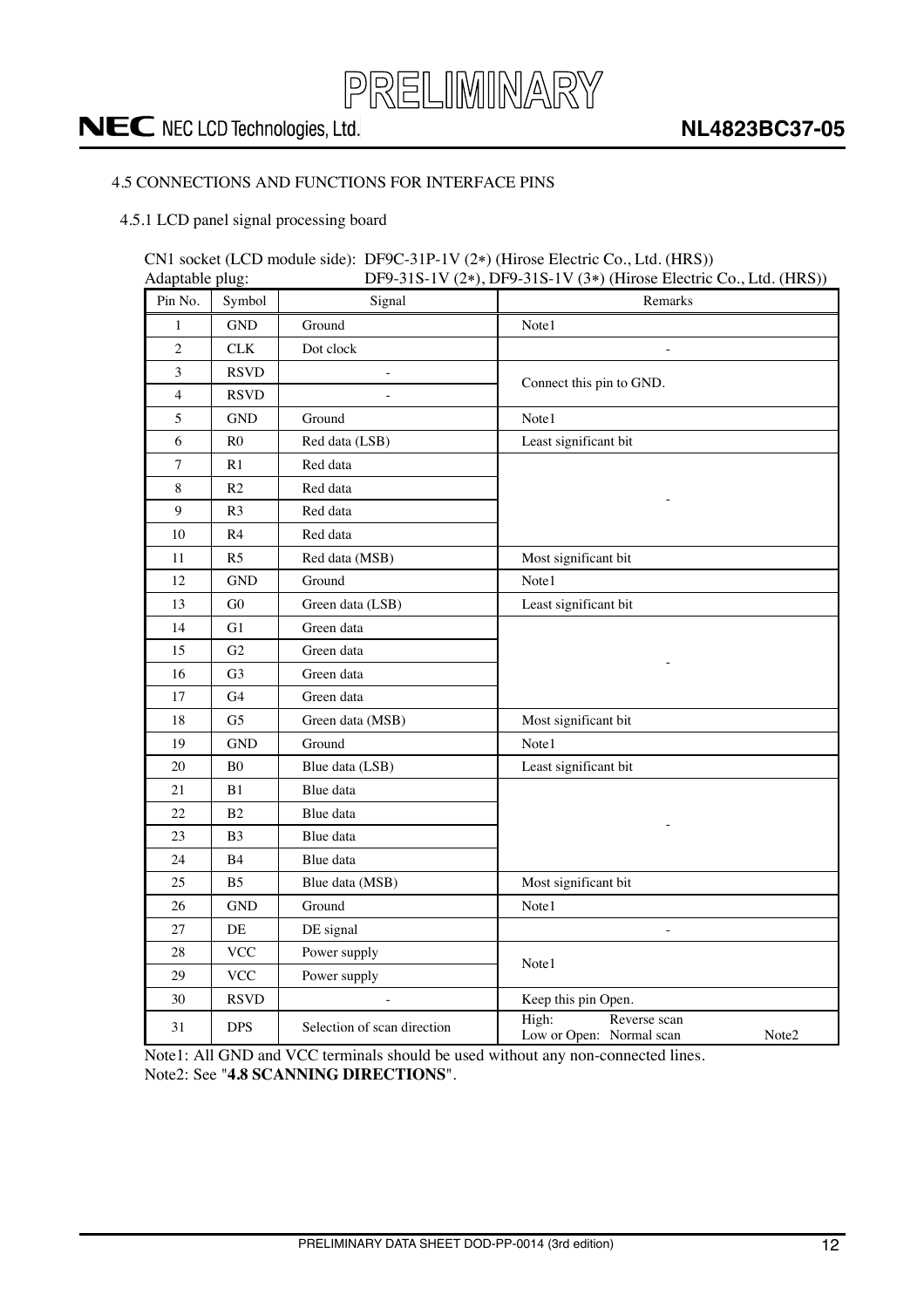

### <span id="page-12-0"></span>4.5.2 Backlight lamp

### **Attention: VBLH and VBLC must be connected correctly. Wrong connections will cause electric shock and also break down of the product.**

CN2 plug (LCD module side): BHR-02(8.0)VS-1N (J.S.T Mfg. Co., Ltd.) Adaptable socket:  $\frac{\text{SM02}(8.0) \text{B-BHS}}{\text{SM02}(8.0) \text{B-BHS}}$ ,  $\frac{\text{SM02}(8.0) \text{B-BHS}}{\text{SM02}(8.0) \text{B-BHS}}$ ,  $\frac{\text{GM02}(8.0) \text{B-BHS}}{\text{GM02}(8.0) \text{B-BHS}}$  $SMO(2)$   $\Omega$   $\Omega$  BHS  $1$ N

|         |        | <b>DIVIUZIO.UJD-DITO-IIN</b> | $(3.5.1 \text{ MHz}, \text{CO}, \text{L}(\text{U}))$ |
|---------|--------|------------------------------|------------------------------------------------------|
| Pin No. | Symbol | Signal                       | <b>Remarks</b>                                       |
|         | VBLH.  | High voltage (Hot)           | Cable color: Pink                                    |
|         | VBLC   | Low voltage (Cold)           | Cable color: Black                                   |

### <span id="page-12-1"></span>4.5.3 Positions of plugs and a socket

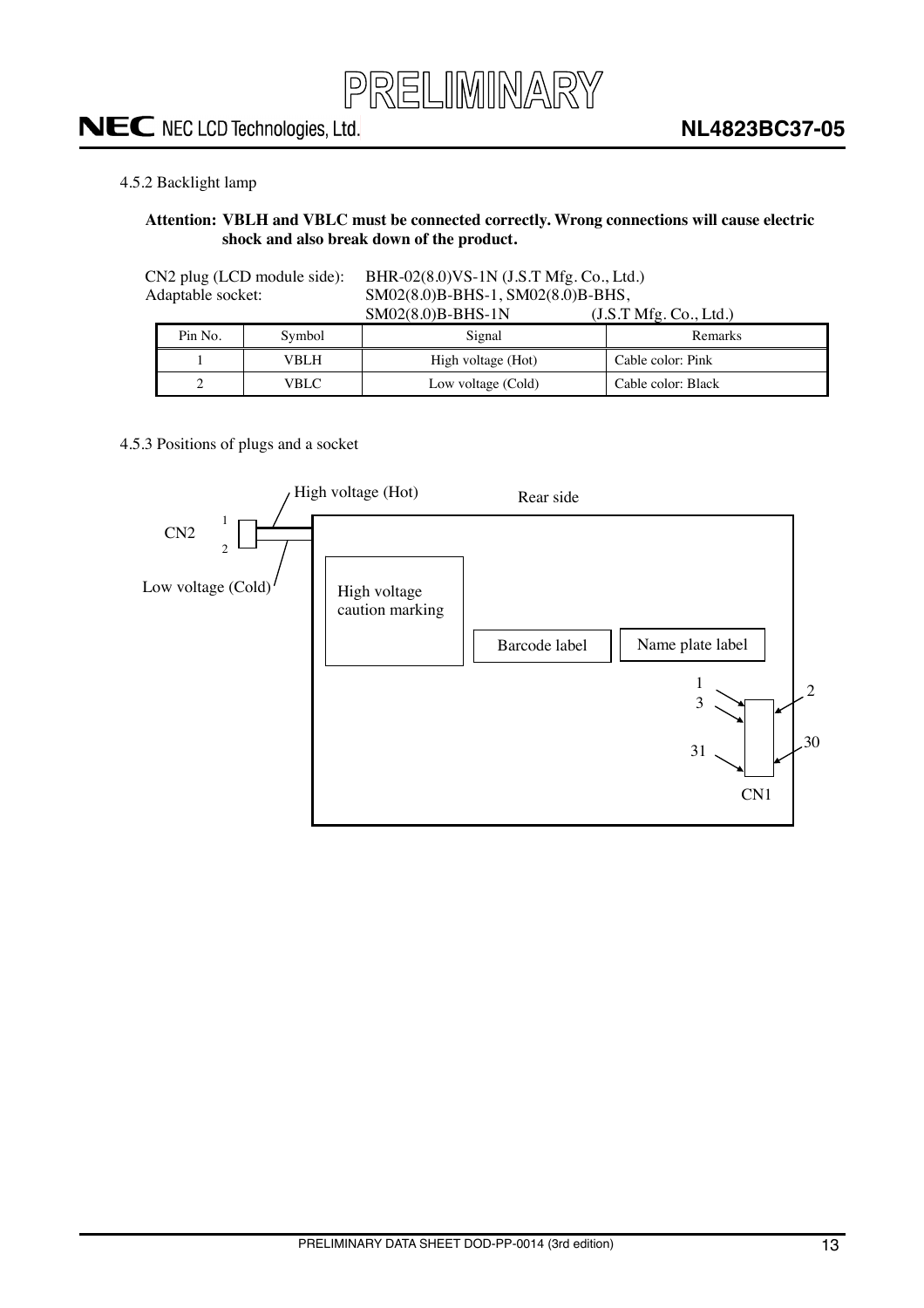

### <span id="page-13-0"></span>4.6 DISPLAY COLORS AND INPUT DATA SIGNALS

This product can display in equivalent to 262,144 colors in 64 gray scales. Also the relation between display colors and input data signals is as the following table.

| Display colors   |              |                  |                  |                  |                  |                  |                  |                  |                  |                  |                  |                  | Data signal (0: Low level, 1: High level) |                  |                  |                  |                  |                  |                  |
|------------------|--------------|------------------|------------------|------------------|------------------|------------------|------------------|------------------|------------------|------------------|------------------|------------------|-------------------------------------------|------------------|------------------|------------------|------------------|------------------|------------------|
|                  |              | R <sub>5</sub>   | R <sub>4</sub>   | R <sub>3</sub>   | R <sub>2</sub>   | R <sub>1</sub>   | R <sub>0</sub>   | $\overline{G5}$  | G <sub>4</sub>   | G <sub>3</sub>   | G <sub>2</sub>   | G1               | G <sub>0</sub>                            | B <sub>5</sub>   | B <sub>4</sub>   | B3               | B <sub>2</sub>   | B <sub>1</sub>   | B <sub>0</sub>   |
|                  | <b>Black</b> | $\mathbf{0}$     | $\boldsymbol{0}$ | $\overline{0}$   | $\mathbf{0}$     | $\mathbf{0}$     | $\mathbf{0}$     | $\mathbf{0}$     | $\overline{0}$   | $\overline{0}$   | $\overline{0}$   | $\overline{0}$   | $\overline{0}$                            | $\mathbf{0}$     | $\mathbf{0}$     | $\overline{0}$   | $\overline{0}$   | $\overline{0}$   | $\boldsymbol{0}$ |
|                  | Blue         | $\boldsymbol{0}$ | $\boldsymbol{0}$ | $\boldsymbol{0}$ | $\boldsymbol{0}$ | $\boldsymbol{0}$ | $\boldsymbol{0}$ | $\boldsymbol{0}$ | $\boldsymbol{0}$ | $\boldsymbol{0}$ | $\boldsymbol{0}$ | $\boldsymbol{0}$ | $\boldsymbol{0}$                          | $\mathbf{1}$     | $\mathbf{1}$     | $\mathbf{1}$     | 1                | $\,1$            | 1                |
|                  | Red          | 1                | 1                | 1                | $\mathbf{1}$     | 1                | 1                | $\mathbf{0}$     | $\boldsymbol{0}$ | $\mathbf{0}$     | $\boldsymbol{0}$ | $\boldsymbol{0}$ | $\mathbf{0}$                              | $\mathbf{0}$     | $\boldsymbol{0}$ | $\boldsymbol{0}$ | $\boldsymbol{0}$ | $\boldsymbol{0}$ | $\boldsymbol{0}$ |
|                  | Magenta      | 1                | 1                | $\mathbf{1}$     | $\mathbf{1}$     | $\mathbf{1}$     | 1                | $\mathbf{0}$     | $\mathbf{0}$     | $\mathbf{0}$     | $\boldsymbol{0}$ | $\overline{0}$   | $\overline{0}$                            | 1                | 1                | $\mathbf{1}$     | 1                | $\mathbf{1}$     | 1                |
| Basic colors     | Green        | $\boldsymbol{0}$ | $\boldsymbol{0}$ | $\boldsymbol{0}$ | 0                | $\boldsymbol{0}$ | $\boldsymbol{0}$ | $\mathbf{1}$     | $\mathbf{1}$     | 1                | $\mathbf{1}$     | $\mathbf{1}$     | 1                                         | $\boldsymbol{0}$ | $\boldsymbol{0}$ | $\boldsymbol{0}$ | $\boldsymbol{0}$ | $\boldsymbol{0}$ | $\boldsymbol{0}$ |
|                  | Cyan         | $\mathbf{0}$     | $\mathbf{0}$     | $\boldsymbol{0}$ | 0                | 0                | 0                | $\mathbf{1}$     | $\mathbf{1}$     | 1                | $\mathbf{1}$     | 1                | 1                                         | 1                | $\mathbf{1}$     | $\mathbf{1}$     | 1                | $\mathbf{1}$     | 1                |
|                  | Yellow       | 1                | 1                | 1                | 1                | 1                | 1                | 1                | $\mathbf{1}$     | 1                | $\mathbf{1}$     | $\mathbf{1}$     | 1                                         | $\mathbf{0}$     | $\overline{0}$   | $\boldsymbol{0}$ | $\overline{0}$   | $\boldsymbol{0}$ | $\boldsymbol{0}$ |
|                  | White        | 1                | 1                | 1                | 1                | 1                | $\mathbf{1}$     | 1                | $\mathbf{1}$     | 1                | $\mathbf{1}$     | $\mathbf{1}$     | 1                                         | 1                | 1                | $\mathbf{1}$     | 1                | $\mathbf{1}$     | 1                |
|                  | <b>Black</b> | $\mathbf{0}$     | $\mathbf{0}$     | $\boldsymbol{0}$ | $\boldsymbol{0}$ | $\boldsymbol{0}$ | $\mathbf{0}$     | $\boldsymbol{0}$ | $\mathbf{0}$     | $\boldsymbol{0}$ | $\boldsymbol{0}$ | $\boldsymbol{0}$ | $\boldsymbol{0}$                          | $\mathbf{0}$     | $\boldsymbol{0}$ | $\boldsymbol{0}$ | $\boldsymbol{0}$ | $\mathbf 0$      | $\boldsymbol{0}$ |
|                  |              | $\mathbf{0}$     | 0                | $\boldsymbol{0}$ | 0                | $\boldsymbol{0}$ | 1                | $\mathbf{0}$     | $\boldsymbol{0}$ | $\mathbf{0}$     | $\boldsymbol{0}$ | $\boldsymbol{0}$ | $\boldsymbol{0}$                          | $\boldsymbol{0}$ | $\boldsymbol{0}$ | $\boldsymbol{0}$ | $\boldsymbol{0}$ | $\boldsymbol{0}$ | $\boldsymbol{0}$ |
|                  | dark         | $\mathbf{0}$     | $\mathbf{0}$     | $\boldsymbol{0}$ | $\overline{0}$   | $\mathbf{1}$     | $\mathbf{0}$     | $\mathbf{0}$     | $\mathbf{0}$     | $\boldsymbol{0}$ | $\overline{0}$   | $\overline{0}$   | $\overline{0}$                            | $\mathbf{0}$     | $\mathbf{0}$     | $\overline{0}$   | $\mathbf{0}$     | $\boldsymbol{0}$ | $\boldsymbol{0}$ |
| Red gray scale   | ↑            |                  |                  |                  |                  |                  |                  |                  |                  |                  |                  |                  |                                           |                  |                  |                  |                  |                  |                  |
|                  | ↓            |                  |                  |                  |                  |                  |                  |                  |                  |                  |                  |                  |                                           |                  |                  |                  |                  |                  |                  |
|                  | bright       | 1                | 1                | 1                | 1                | $\boldsymbol{0}$ | 1                | $\boldsymbol{0}$ | $\boldsymbol{0}$ | 0                | $\boldsymbol{0}$ | $\boldsymbol{0}$ | $\boldsymbol{0}$                          | $\boldsymbol{0}$ | $\boldsymbol{0}$ | $\boldsymbol{0}$ | $\boldsymbol{0}$ | $\boldsymbol{0}$ | $\boldsymbol{0}$ |
|                  |              | $\mathbf{1}$     | $\mathbf{1}$     | 1                | $\mathbf{1}$     | $\mathbf{1}$     | $\mathbf{0}$     | $\boldsymbol{0}$ | $\boldsymbol{0}$ | $\boldsymbol{0}$ | $\boldsymbol{0}$ | $\boldsymbol{0}$ | $\boldsymbol{0}$                          | $\boldsymbol{0}$ | $\boldsymbol{0}$ | $\boldsymbol{0}$ | $\boldsymbol{0}$ | $\boldsymbol{0}$ | $\boldsymbol{0}$ |
|                  | Red          | 1                | $\mathbf{1}$     | $\mathbf{1}$     | $\mathbf{1}$     | $\mathbf{1}$     | 1                | $\boldsymbol{0}$ | $\boldsymbol{0}$ | $\boldsymbol{0}$ | $\boldsymbol{0}$ | $\boldsymbol{0}$ | $\boldsymbol{0}$                          | $\boldsymbol{0}$ | $\boldsymbol{0}$ | $\boldsymbol{0}$ | $\boldsymbol{0}$ | $\boldsymbol{0}$ | $\boldsymbol{0}$ |
|                  | <b>Black</b> | $\boldsymbol{0}$ | $\mathbf{0}$     | $\mathbf{0}$     | $\mathbf{0}$     | $\boldsymbol{0}$ | $\boldsymbol{0}$ | $\boldsymbol{0}$ | $\overline{0}$   | $\boldsymbol{0}$ | $\overline{0}$   | $\overline{0}$   | $\overline{0}$                            | $\boldsymbol{0}$ | $\boldsymbol{0}$ | $\boldsymbol{0}$ | $\mathbf{0}$     | $\mathbf 0$      | $\boldsymbol{0}$ |
|                  |              | $\mathbf{0}$     | 0                | $\boldsymbol{0}$ | $\mathbf 0$      | $\boldsymbol{0}$ | $\mathbf{0}$     | $\boldsymbol{0}$ | $\boldsymbol{0}$ | $\mathbf{0}$     | $\boldsymbol{0}$ | $\boldsymbol{0}$ | 1                                         | $\mathbf{0}$     | $\boldsymbol{0}$ | $\boldsymbol{0}$ | $\boldsymbol{0}$ | $\boldsymbol{0}$ | $\boldsymbol{0}$ |
|                  | dark         | $\mathbf{0}$     | $\overline{0}$   | $\boldsymbol{0}$ | $\overline{0}$   | $\boldsymbol{0}$ | $\mathbf{0}$     | $\mathbf{0}$     | $\mathbf{0}$     | $\mathbf{0}$     | $\boldsymbol{0}$ | $\mathbf{1}$     | $\overline{0}$                            | $\mathbf{0}$     | $\boldsymbol{0}$ | $\boldsymbol{0}$ | $\overline{0}$   | $\boldsymbol{0}$ | $\boldsymbol{0}$ |
|                  | ↑            |                  |                  |                  |                  |                  |                  |                  |                  |                  |                  |                  |                                           |                  |                  |                  |                  |                  |                  |
| Green gray scale |              |                  |                  |                  |                  |                  |                  |                  |                  |                  |                  |                  |                                           |                  |                  |                  |                  |                  |                  |
|                  | bright       | $\boldsymbol{0}$ | $\boldsymbol{0}$ | $\boldsymbol{0}$ | $\mathbf 0$      | $\boldsymbol{0}$ | $\boldsymbol{0}$ | 1                | 1                | 1                | 1                | $\boldsymbol{0}$ | 1                                         | $\boldsymbol{0}$ | $\boldsymbol{0}$ | $\boldsymbol{0}$ | $\mathbf{0}$     | $\boldsymbol{0}$ | $\boldsymbol{0}$ |
|                  |              | $\mathbf{0}$     | $\mathbf{0}$     | $\boldsymbol{0}$ | $\mathbf 0$      | $\boldsymbol{0}$ | $\mathbf{0}$     | $\mathbf{1}$     | $\mathbf{1}$     | $\mathbf{1}$     | $\mathbf{1}$     | $\,1\,$          | $\boldsymbol{0}$                          | $\boldsymbol{0}$ | $\boldsymbol{0}$ | $\boldsymbol{0}$ | $\overline{0}$   | $\boldsymbol{0}$ | $\boldsymbol{0}$ |
|                  | Green        | $\mathbf{0}$     | 0                | $\boldsymbol{0}$ | 0                | $\boldsymbol{0}$ | $\boldsymbol{0}$ | 1                | 1                | 1                | $\mathbf{1}$     | 1                | 1                                         | $\boldsymbol{0}$ | $\boldsymbol{0}$ | $\boldsymbol{0}$ | $\boldsymbol{0}$ | $\boldsymbol{0}$ | $\boldsymbol{0}$ |
|                  | Black        | $\mathbf{0}$     | $\overline{0}$   | $\mathbf{0}$     | $\mathbf{0}$     | $\boldsymbol{0}$ | $\mathbf{0}$     | $\boldsymbol{0}$ | $\overline{0}$   | $\boldsymbol{0}$ | $\overline{0}$   | $\boldsymbol{0}$ | $\overline{0}$                            | $\boldsymbol{0}$ | $\mathbf{0}$     | $\boldsymbol{0}$ | $\overline{0}$   | $\mathbf 0$      | $\boldsymbol{0}$ |
|                  |              | $\boldsymbol{0}$ | $\boldsymbol{0}$ | $\boldsymbol{0}$ | $\boldsymbol{0}$ | $\boldsymbol{0}$ | $\boldsymbol{0}$ | $\boldsymbol{0}$ | $\boldsymbol{0}$ | $\boldsymbol{0}$ | $\boldsymbol{0}$ | $\boldsymbol{0}$ | $\boldsymbol{0}$                          | $\boldsymbol{0}$ | $\boldsymbol{0}$ | $\boldsymbol{0}$ | $\boldsymbol{0}$ | $\boldsymbol{0}$ | 1                |
|                  | dark         | $\mathbf{0}$     | $\mathbf{0}$     | $\boldsymbol{0}$ | $\overline{0}$   | $\mathbf{0}$     | $\mathbf{0}$     | $\overline{0}$   | $\mathbf{0}$     | $\overline{0}$   | $\mathbf{0}$     | $\boldsymbol{0}$ | $\overline{0}$                            | $\overline{0}$   | $\overline{0}$   | $\boldsymbol{0}$ | $\mathbf{0}$     | $\mathbf{1}$     | $\boldsymbol{0}$ |
|                  | ↑            |                  |                  |                  |                  |                  |                  |                  |                  |                  |                  |                  |                                           |                  |                  |                  |                  |                  |                  |
|                  | $\downarrow$ |                  |                  |                  |                  |                  |                  |                  |                  |                  |                  |                  |                                           |                  |                  |                  |                  |                  |                  |
| Blue gray scale  | bright       | $\boldsymbol{0}$ | 0                | $\boldsymbol{0}$ | 0                | $\boldsymbol{0}$ | $\boldsymbol{0}$ | $\boldsymbol{0}$ | $\boldsymbol{0}$ | 0                | $\boldsymbol{0}$ | $\boldsymbol{0}$ | $\boldsymbol{0}$                          | 1                | $\mathbf{1}$     | 1                | 1                | $\mathbf 0$      | 1                |
|                  |              | $\Omega$         | $\mathbf{0}$     | $\boldsymbol{0}$ | 0                | $\overline{0}$   | $\mathbf{0}$     | $\mathbf{0}$     | $\mathbf{0}$     | $\mathbf{0}$     | $\theta$         | $\mathbf{0}$     | $\overline{0}$                            | 1                | 1                | 1                | 1                | 1                | 0                |
|                  | Blue         | 0                | $\boldsymbol{0}$ | $\boldsymbol{0}$ | $\mathbf 0$      | $\boldsymbol{0}$ | $\boldsymbol{0}$ | $\boldsymbol{0}$ | $\boldsymbol{0}$ | $\mathbf{0}$     | $\boldsymbol{0}$ | $\boldsymbol{0}$ | $\boldsymbol{0}$                          | $\mathbf{1}$     | $\mathbf{1}$     | 1                | 1                | $\mathbf{1}$     | $\mathbf{1}$     |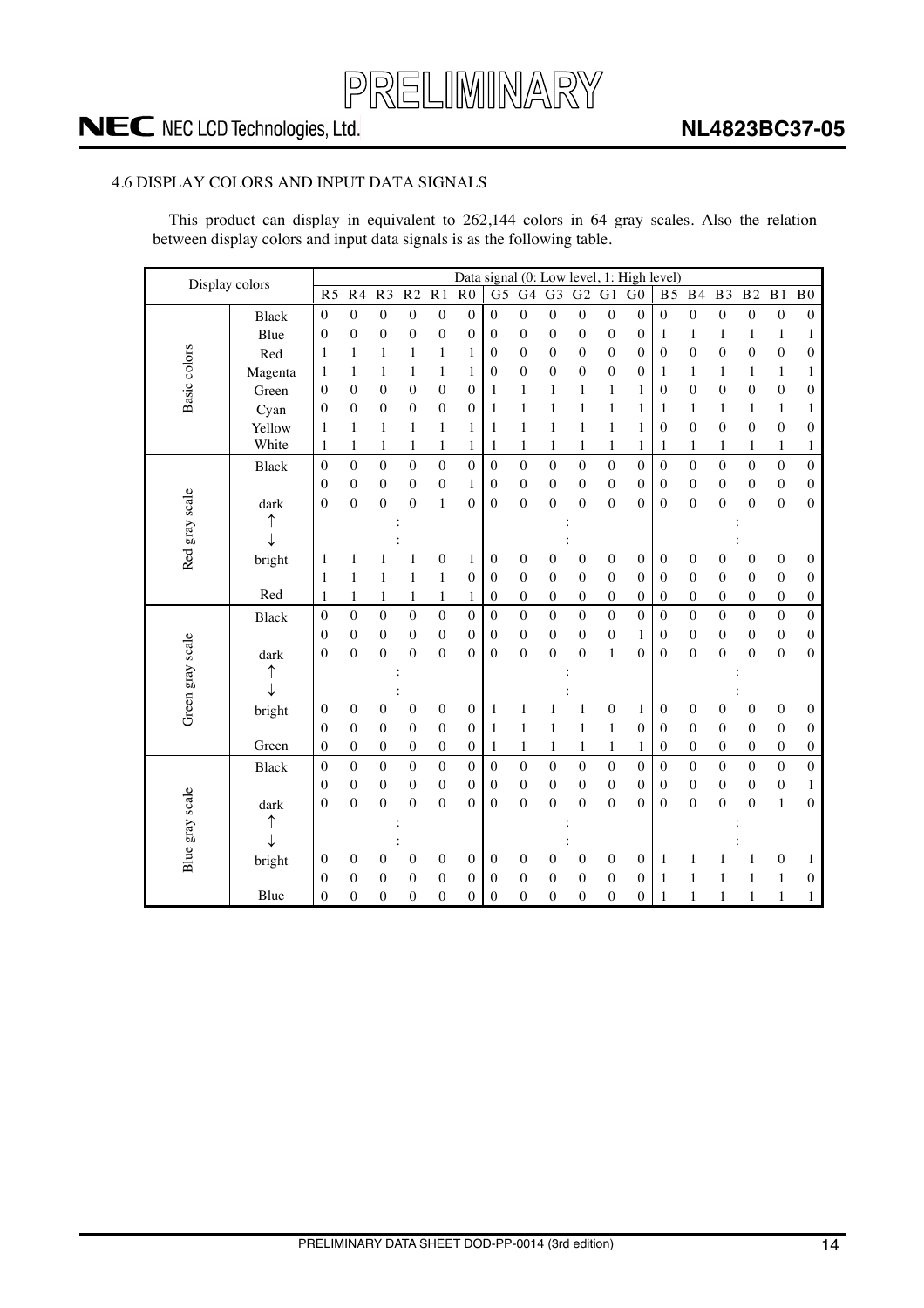

### <span id="page-14-0"></span>4.7 DISPLAY POSITIONS

The following table is the coordinates per pixel (See **"4.8 SCANNING DIRECTIONS"**.).

| C(0,0)           |                               |           |                               |   |                             |              |
|------------------|-------------------------------|-----------|-------------------------------|---|-----------------------------|--------------|
| $\mathbf R$<br>G | B                             |           |                               |   |                             |              |
| 0, 0)<br>C(      | C(<br>$\left( 0\right)$<br>1, |           | Χ,<br>$\left( 0\right)$<br>C( |   | C(478,<br>$\left( 0\right)$ | C(479, 0)    |
| C(<br>0,<br>1)   | $C(-1,$<br>-1)                |           | C(<br>X, 1)                   |   | C(478,<br>1)                | C(479, 1)    |
|                  |                               | $\bullet$ |                               | ٠ |                             |              |
|                  |                               |           |                               |   |                             |              |
|                  |                               |           |                               | ٠ |                             |              |
| C(<br>0,<br>Y)   | Y)<br>C(<br>1,                |           | X,<br>C(<br>Y)                | ٠ | C(478,<br>Y)                | C(479,<br>Y) |
|                  |                               | ٠         |                               |   |                             |              |
|                  |                               |           |                               |   |                             |              |
|                  |                               | ٠         | ٠                             |   |                             | ٠            |
| 0, 232)<br>C(    | 1,232)<br>C(                  |           | X, 232)<br>C(                 |   | C(478, 232)                 | C(479, 232)  |
| 0, 233)<br>C(    | 1,233<br>C(                   |           | X, 233)<br>C(                 |   | C(478, 233)                 | C(479, 233)  |

#### <span id="page-14-1"></span>4.8 SCANNING DIRECTIONS

The following figures are seen from a front view. Also the arrow shows the direction of scan.



Figure 1. Normal scan (DPS: Low or Open)



Figure 2. Reverse scan (DPS: High)

Note1: Meaning of  $C(X, Y)$  and  $D(X, Y)$ 

C (X, Y): The coordinates of the display position (See "**4.7 DISPLAY POSITIONS**".) D (X, Y): The data number of input signal for LCD panel signal processing board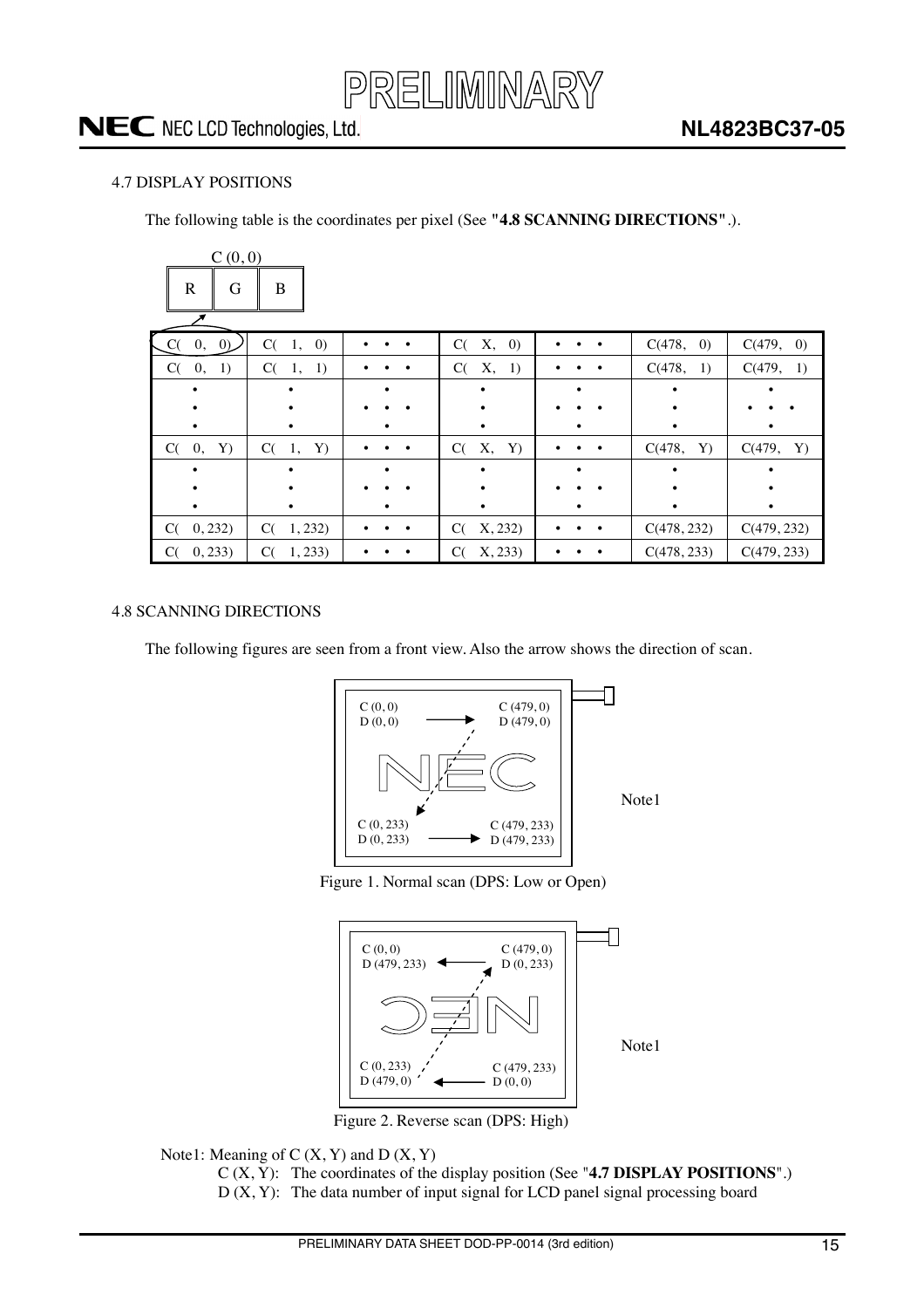

### <span id="page-15-0"></span>4.9 INPUT SIGNAL TIMINGS

- <span id="page-15-1"></span>4.9.1 Outline of input signal timings
	- · Horizontal signal

Note1



Note1: This diagram indicates virtual signal for set up to timing. Note2: See "**4.9.3 Input signal timing chart**" for numeration of pulse.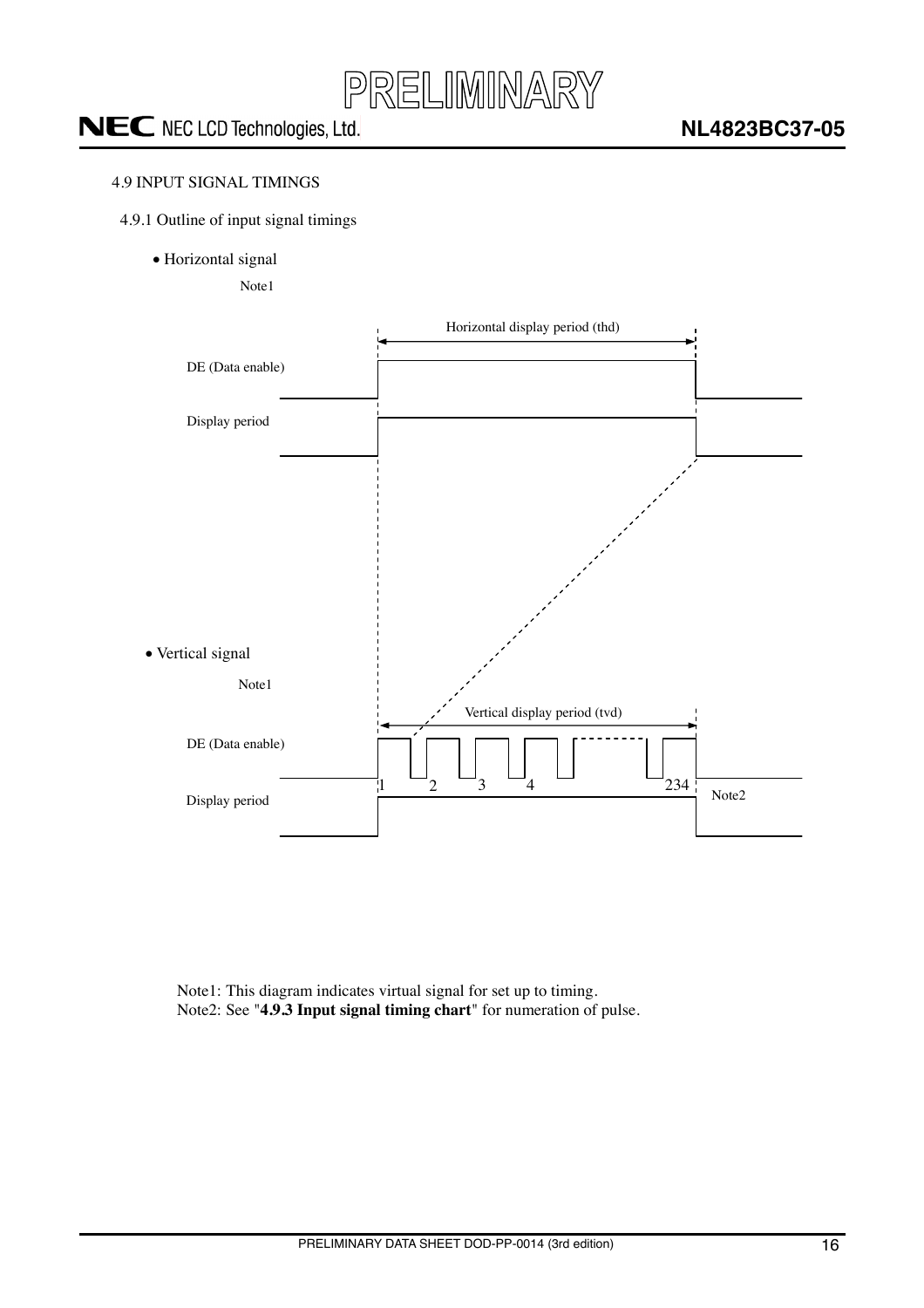

### **NL4823BC37-05**

### <span id="page-16-0"></span>4.9.2 Timing characteristics

| (Note1)                |                         |                |                          |                          |                          |                          |                 |                          |  |
|------------------------|-------------------------|----------------|--------------------------|--------------------------|--------------------------|--------------------------|-----------------|--------------------------|--|
|                        | Parameter               | Symbol         | min.                     | typ.                     | max.                     | Unit                     | Remarks         |                          |  |
| <b>CLK</b>             | Frequency               | 1/tc           | 8                        | 9.566                    | 11                       | <b>MHz</b>               | 104.54ns (typ.) |                          |  |
|                        | Duty                    | tcd            | 0.4                      | 0.5                      | 0.6                      | ÷,                       |                 |                          |  |
|                        | Rise time, Fall time    | tcrf           | $\bar{ }$                | L,                       | 10                       | ns                       |                 |                          |  |
| <b>DATA</b>            | <b>CLK-DATA</b>         | Setup time     | tds                      | 3                        | $\overline{\phantom{a}}$ | ÷,                       | ns              |                          |  |
| $(R0-R5)$<br>$(G0-G5)$ |                         | Hold time      | tdh                      | 5                        | $\overline{\phantom{a}}$ | ÷,                       | ns              |                          |  |
| $(B0-B5)$              | Rise time, Fall time    | tdrf           | $\bar{ }$                | ÷,                       | 10                       | ns                       |                 |                          |  |
|                        | Horizontal              | Cycle          | th                       | 55.27                    | 63.56                    | 76.00                    | $\mu$ s         | 15.734kHz (typ.)         |  |
|                        |                         |                |                          | $\overline{\phantom{0}}$ | 608                      | $\blacksquare$           | <b>CLK</b>      |                          |  |
|                        |                         | Display period | thd                      |                          | 480                      |                          | <b>CLK</b>      |                          |  |
|                        | Vertical<br>(One frame) | Cycle          | tv                       | 14.49                    | 16.65                    | 19.91                    | ms              | 59.94Hz (typ.)           |  |
| DE                     |                         |                |                          | $\bar{ }$                | 262                      | $\frac{1}{2}$            | H               |                          |  |
|                        |                         | Display period | tvd                      |                          | 234                      |                          | H               |                          |  |
|                        | CLK-DE                  | Setup time     | tdes                     | 3                        | $\qquad \qquad -$        | $\overline{\phantom{m}}$ | ns              | $\overline{\phantom{m}}$ |  |
|                        |                         | Hold time      | tdeh                     | 5                        | $\bar{\phantom{a}}$      | ÷                        | ns              |                          |  |
|                        | Rise time, Fall time    | tderf          | $\overline{\phantom{a}}$ | $\overline{\phantom{m}}$ | 10                       | ns                       |                 |                          |  |

Note1: Definition of parameters is as follows.  $tc= 1CLK$ ,  $tcd = tch/tc$ ,  $th= 1H$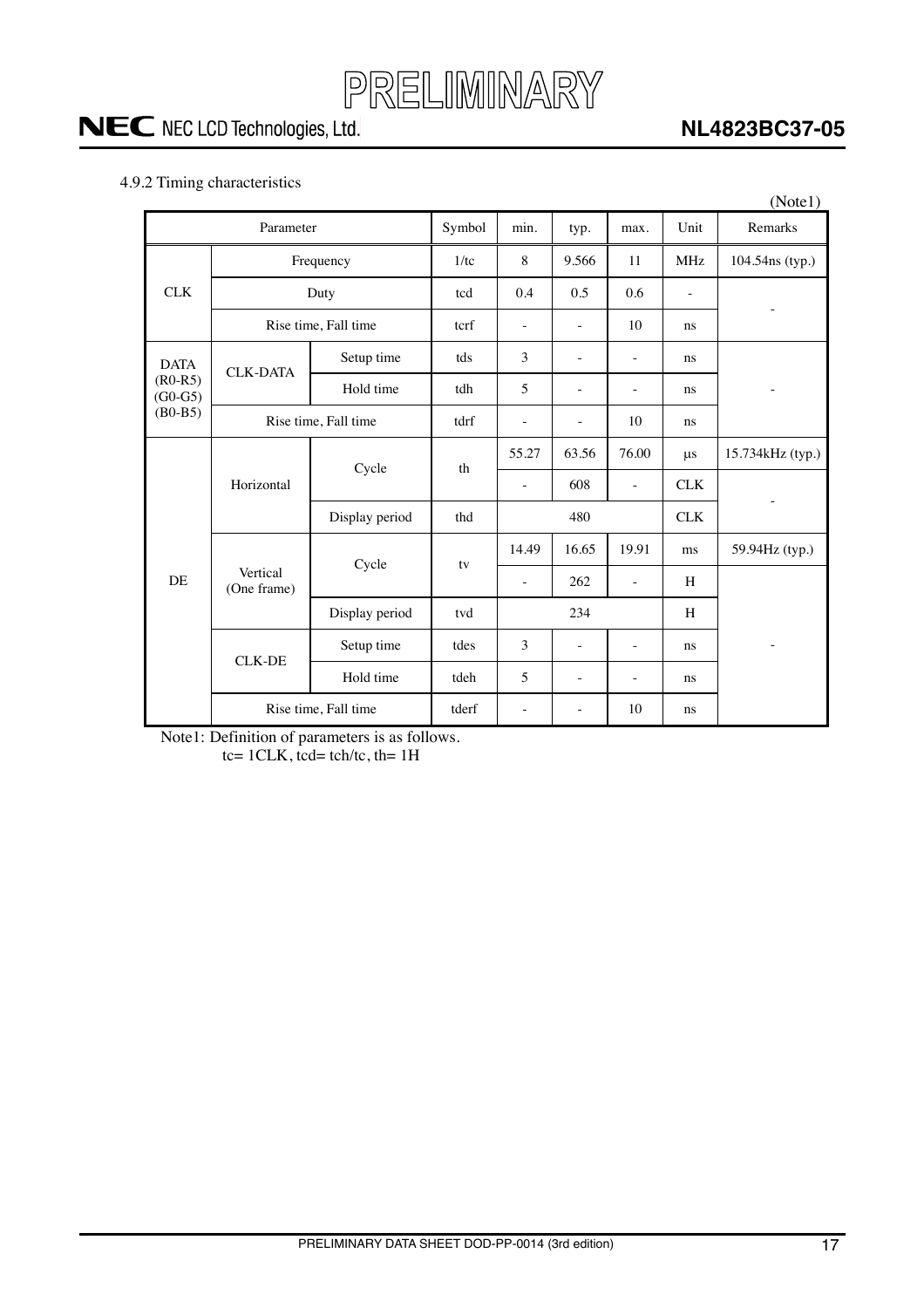

### <span id="page-17-0"></span>4.9.3 Input signal timing chart

Horizontal timing

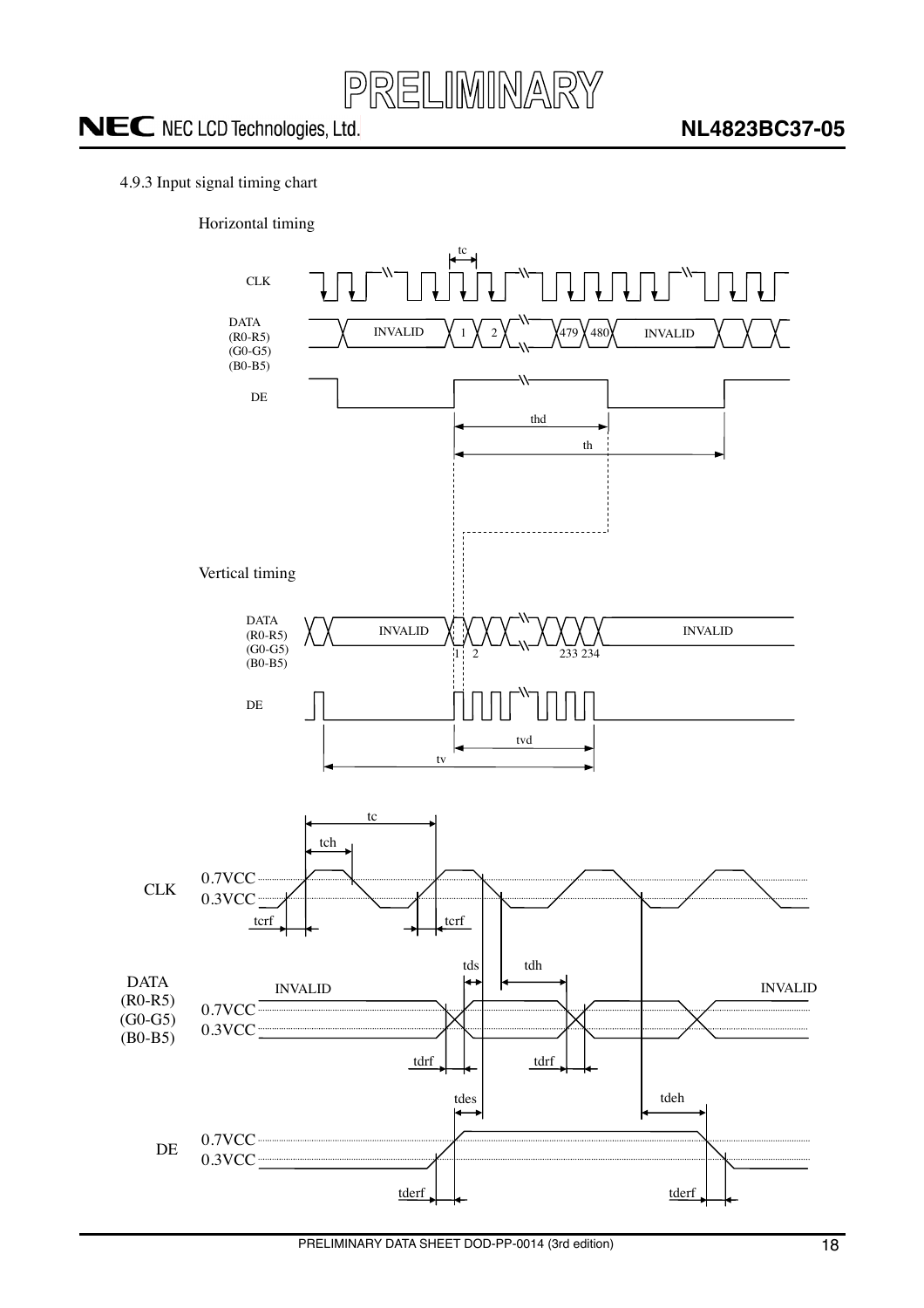

### **NL4823BC37-05**

### <span id="page-18-0"></span>4.10 OPTICS

<span id="page-18-1"></span>4.10.1 Optical characteristics

|                      |       |                                                                                                       |               |                          |            |                          |                          | (Note1, Note2)                  |                   |
|----------------------|-------|-------------------------------------------------------------------------------------------------------|---------------|--------------------------|------------|--------------------------|--------------------------|---------------------------------|-------------------|
| Parameter            |       | Condition                                                                                             | Symbol        | min.                     | typ.       | max.                     | Unit                     | Measuring Remarks<br>instrument |                   |
| Luminance            |       | White at center<br>$\theta$ R= 0°, $\theta$ L= 0°, $\theta$ U= 0°, $\theta$ D= 0°                     | $\mathbf{L}$  | 280                      | 400        | ÷                        | cd/m <sup>2</sup>        | $BM-5A$                         |                   |
| Contrast ratio       |       | White/Black at center<br>$\theta$ R= 0°, $\theta$ L= 0°, $\theta$ U= 0°, $\theta$ D= 0°               | <b>CR</b>     | 300                      | 600        | ÷,                       | $\overline{\phantom{a}}$ | $BM-5A$                         | Note3             |
| Luminance uniformity |       | White<br>$\theta$ R= 0°, $\theta$ L= 0°, $\theta$ U= 0°, $\theta$ D= 0°                               | LU            | $\overline{\phantom{0}}$ | 1.25       | 1.4                      | $\overline{\phantom{a}}$ | $BM-5A$                         | Note4             |
|                      | White | x coordinate                                                                                          | Wx            | 0.283                    | 0.313      | 0.343                    | $\bar{a}$                |                                 | Note <sub>5</sub> |
|                      |       | v coordinate                                                                                          | Wy            | 0.299                    | 0.329      | 0.359                    | $\bar{a}$                |                                 |                   |
|                      | Red   | x coordinate                                                                                          | Rx            | ÷.                       | <b>TBD</b> | ÷,                       | $\overline{\phantom{a}}$ | $SR-3$                          |                   |
| Chromaticity         |       | <b>v</b> coordinate                                                                                   | Ry            | $\overline{\phantom{a}}$ | <b>TBD</b> | ÷                        | $\overline{\phantom{a}}$ |                                 |                   |
|                      | Green | x coordinate                                                                                          | Gx            | $\overline{\phantom{0}}$ | <b>TBD</b> | L,                       | $\overline{\phantom{a}}$ |                                 |                   |
|                      |       | y coordinate                                                                                          | Gy            | $\sim$                   | <b>TBD</b> | ÷,                       | $\overline{\phantom{a}}$ |                                 |                   |
|                      | Blue  | x coordinate                                                                                          | Bx            | $\overline{\phantom{0}}$ | TBD        | $\overline{\phantom{0}}$ | $\overline{\phantom{a}}$ |                                 |                   |
|                      |       | y coordinate                                                                                          | By            | $\overline{\phantom{a}}$ | TBD        | $\overline{\phantom{0}}$ | $\overline{\phantom{a}}$ |                                 |                   |
| Color gamut          |       | $\theta$ R= 0°, $\theta$ L= 0°, $\theta$ U= 0°, $\theta$ D= 0°<br>at center, against NTSC color space | $\mathcal{C}$ | 35                       | 40         | ٠                        | $\%$                     |                                 |                   |
| Response time        |       | White to Black                                                                                        | Ton           |                          | 6          | 15                       | ms                       | $BM-5A$                         | Note <sub>6</sub> |
|                      |       | <b>Black to White</b>                                                                                 | Toff          | L.                       | 19         | 47                       | ms                       |                                 | Note7             |
| Viewing angle        | Right | $\theta U = 0^\circ$ , $\theta D = 0^\circ$ , $CR \ge 10$                                             | $\theta$ R    | 70                       | 80         | L,                       | $\circ$                  |                                 |                   |
|                      | Left  | $\theta U = 0^\circ$ , $\theta D = 0^\circ$ , $CR \ge 10$                                             | $\theta$ L    | 70                       | 80         | $\overline{\phantom{0}}$ | $\circ$                  | EZ                              | Note8             |
|                      | Up    | $\theta$ R= 0°, $\theta$ L= 0°, CR≥ 10                                                                | $\theta$ U    | 50                       | 60         | $\overline{\phantom{0}}$ | $\circ$                  | Contrast                        |                   |
|                      | Down  | $\theta$ R= 0°, $\theta$ L= 0°, CR≥ 10                                                                | $\theta$ D    | 70                       | 80         | ٠                        | $\circ$                  |                                 |                   |

Note1: These are initial characteristics.

Note2: Measurement conditions are as follows.

Ta= 25°C, VCC= 3.3V, IBL= 6.0mArms/lamp, Display mode: WQVGA, Horizontal cycle= 1/15.734kHz, Vertical cycle= 1/59.94Hz, DPS= Low or Open: Normal scan

Optical characteristics are measured at luminance saturation after 20minutes from working the product, in the dark room. Also measurement methods are as follows.



Note3: See "**4.10.2 Definition of contrast ratio**".

- Note4: See "**4.10.3 Definition of luminance uniformity**".
- Note5: These coordinates are found on CIE 1931 chromaticity diagram.
- Note6: Product surface temperature: TopF= TBD°C
- Note7: See "**4.10.4 Definition of response times**".
- Note8: See "**4.10.5 Definition of viewing angles**".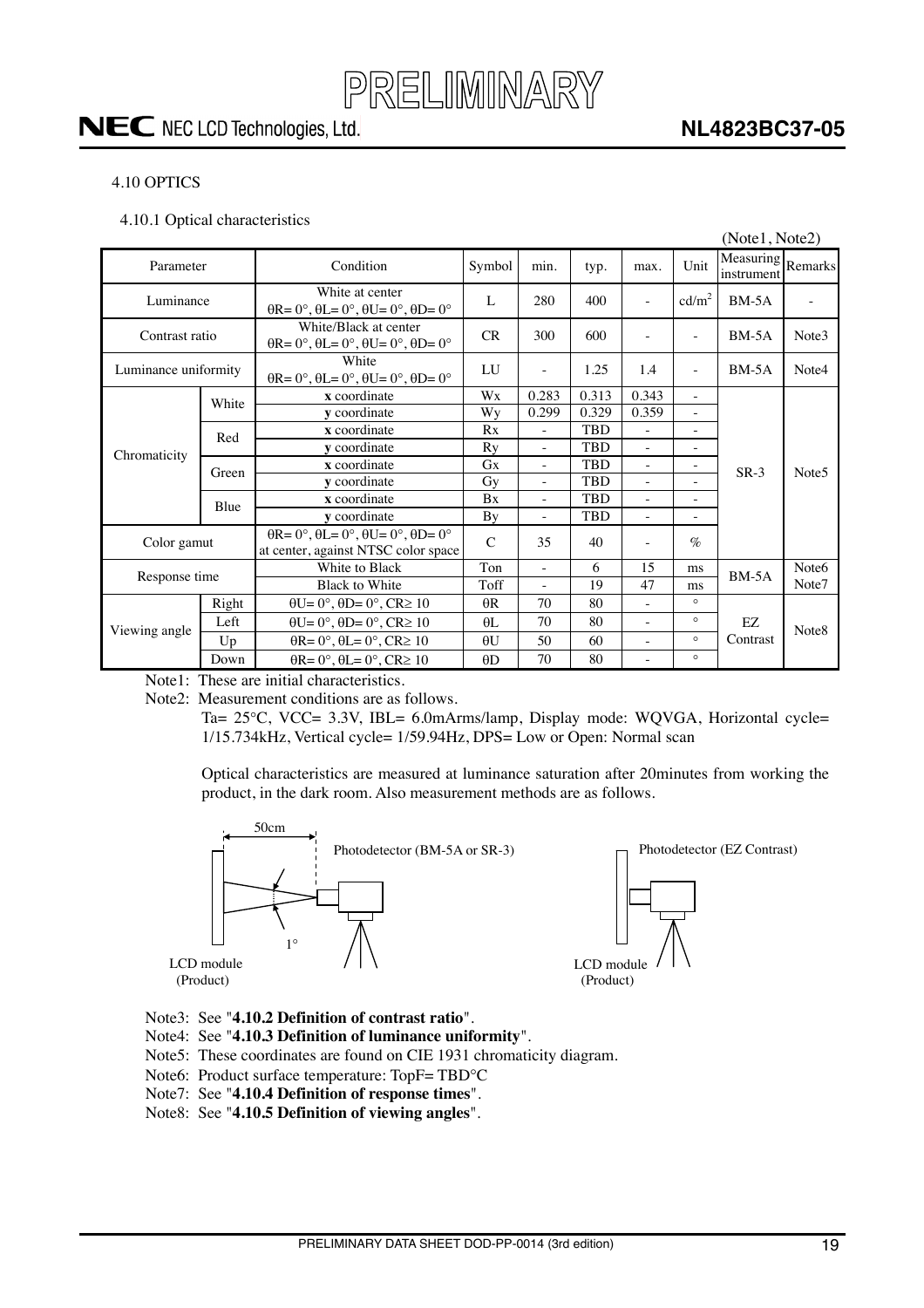#### <span id="page-19-0"></span>4.10.2 Definition of contrast ratio

The contrast ratio is calculated by using the following formula.

Luminance of white screen Contrast ratio  $(CR) = \frac{L}{L}$  Luminance of black screen

<span id="page-19-1"></span>4.10.3 Definition of luminance uniformity

The luminance uniformity is calculated by using following formula.

Maximum luminance from  $\textcircled{1}$  to  $\textcircled{5}$ Luminance uniformity  $(LU) = \frac{Maxm<sub>1</sub>}{Minimum$  luminance from  $\odot$  to  $\odot$ 

The luminance is measured at near the 5 points shown below.

|     | 80  | 240     | 400         |  |  |
|-----|-----|---------|-------------|--|--|
| 39  | .1. |         | $\cdot$ Q   |  |  |
| 117 |     | $\odot$ |             |  |  |
| 195 | 4.  |         | $\circledS$ |  |  |

#### <span id="page-19-2"></span>4.10.4 Definition of response times

Response time is measured, the luminance changes from "white" to "black", or "black" to "white" on the same screen point, by photo-detector. Ton is the time it takes the luminance change from 90% down to 10%. Also Toff is the time it takes the luminance change from 10% up to 90% (See the following diagram.).



### <span id="page-19-3"></span>4.10.5 Definition of viewing angles

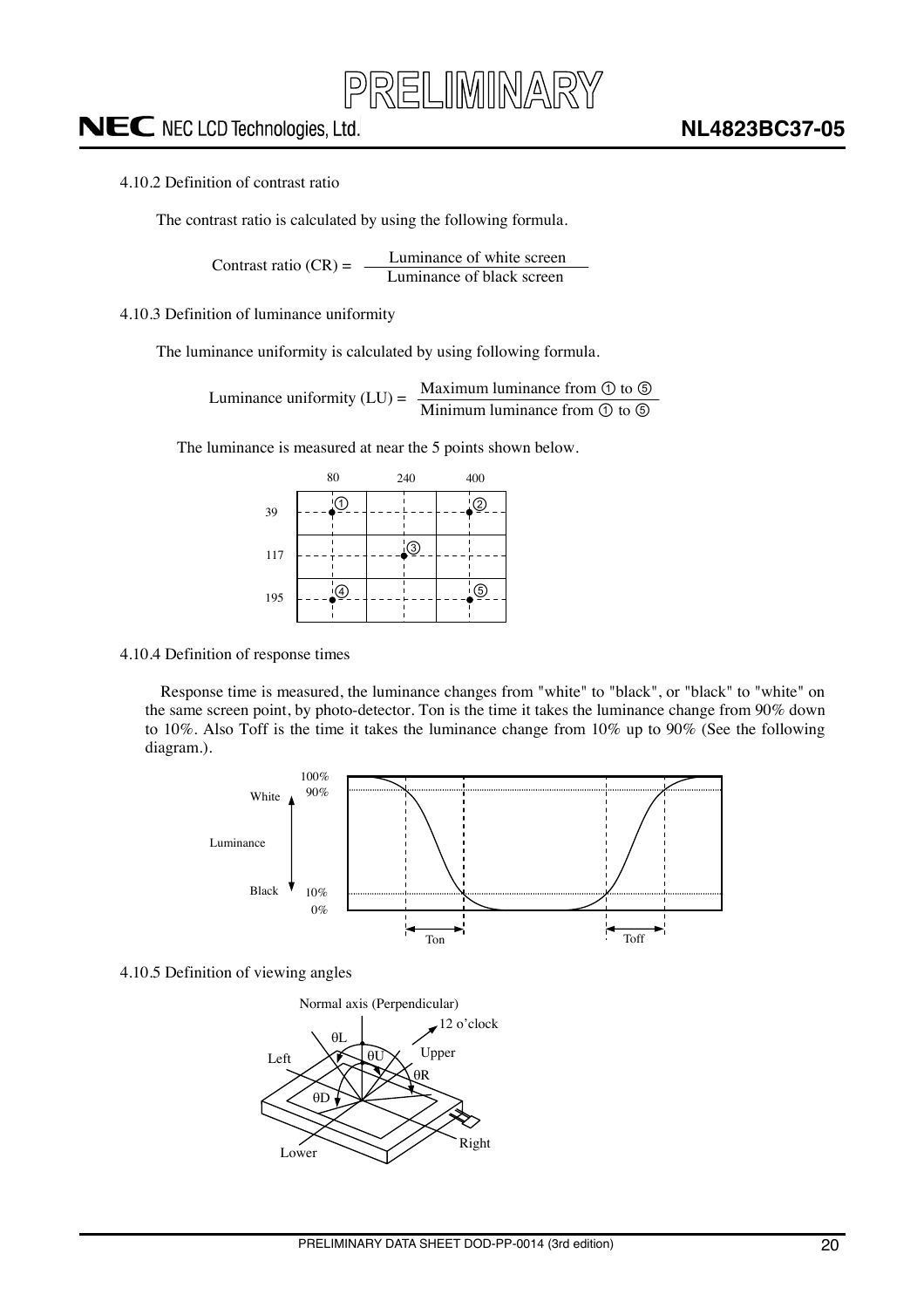

### <span id="page-20-0"></span>**5. RELIABILITY TESTS**

| Test item                     | Condition                                             | Judgement                                      |
|-------------------------------|-------------------------------------------------------|------------------------------------------------|
| High temperature and humidity | ① $60 \pm 2^{\circ}$ C, RH= 90%, 240 hours            |                                                |
| (Operation)                   | Display data is black.<br>$\circled{2}$               |                                                |
| High temperature              | $70 \pm 3$ °C, 240 hours<br>ന                         |                                                |
| (Operation)                   | Display data is black.<br>(2)                         |                                                |
|                               | $-20 \pm 3$ °C1 hour<br>⋒                             |                                                |
| Heat cycle                    | $70 \pm 3$ °C1 hour                                   |                                                |
| (Operation)                   | 50cycles, 4 hours/cycle<br>②                          |                                                |
|                               | Display data is black.<br>③                           |                                                |
|                               | ന<br>$-30 \pm 3$ °C30 minutes                         | No display malfunctions                        |
| Thermal shock                 | $80 \pm 3$ °C30 minutes                               |                                                |
| (Non operation)               | 100cycles, 1hour/cycle<br>(2)                         | Note1                                          |
|                               | Temperature transition time is within<br>③            |                                                |
|                               | 5 minutes.                                            |                                                |
| <b>ESD</b>                    | 150pF, $150\Omega$ , $\pm 10kV$<br>ന                  |                                                |
| (Operation)                   | 9 places on a panel surface<br>Note <sub>2</sub><br>② |                                                |
|                               | 10 times each places at 1 sec interval<br>③           |                                                |
| <b>Dust</b>                   | Sample dust: No. 15 (by JIS-Z8901))<br>➀              |                                                |
| (Operation)                   | 15 seconds stir<br>$\circled{2}$                      |                                                |
|                               | 8 times repeat at 1 hour interval<br>③                |                                                |
|                               | 5 to 100Hz, $19.6 \text{m/s}^2$<br>൱                  |                                                |
| Vibration                     | 1 minute/cycle<br>②                                   |                                                |
| (Non operation)               | X, Y, Z direction<br>③                                | No display malfunctions<br>No physical damages |
|                               | 120 times each directions<br>A)                       |                                                |
| Mechanical shock              | 539m/ $s^2$ , 11ms<br>➀                               | Note1                                          |
| (Non operation)               | $\pm X$ , $\pm Y$ , $\pm Z$ direction<br>②            |                                                |
|                               | 5 times each directions<br>③                          |                                                |

Note1: Display and appearance are checked under environmental conditions equivalent to the inspection conditions of defect criteria.

Note2: See the following figure for discharge points.

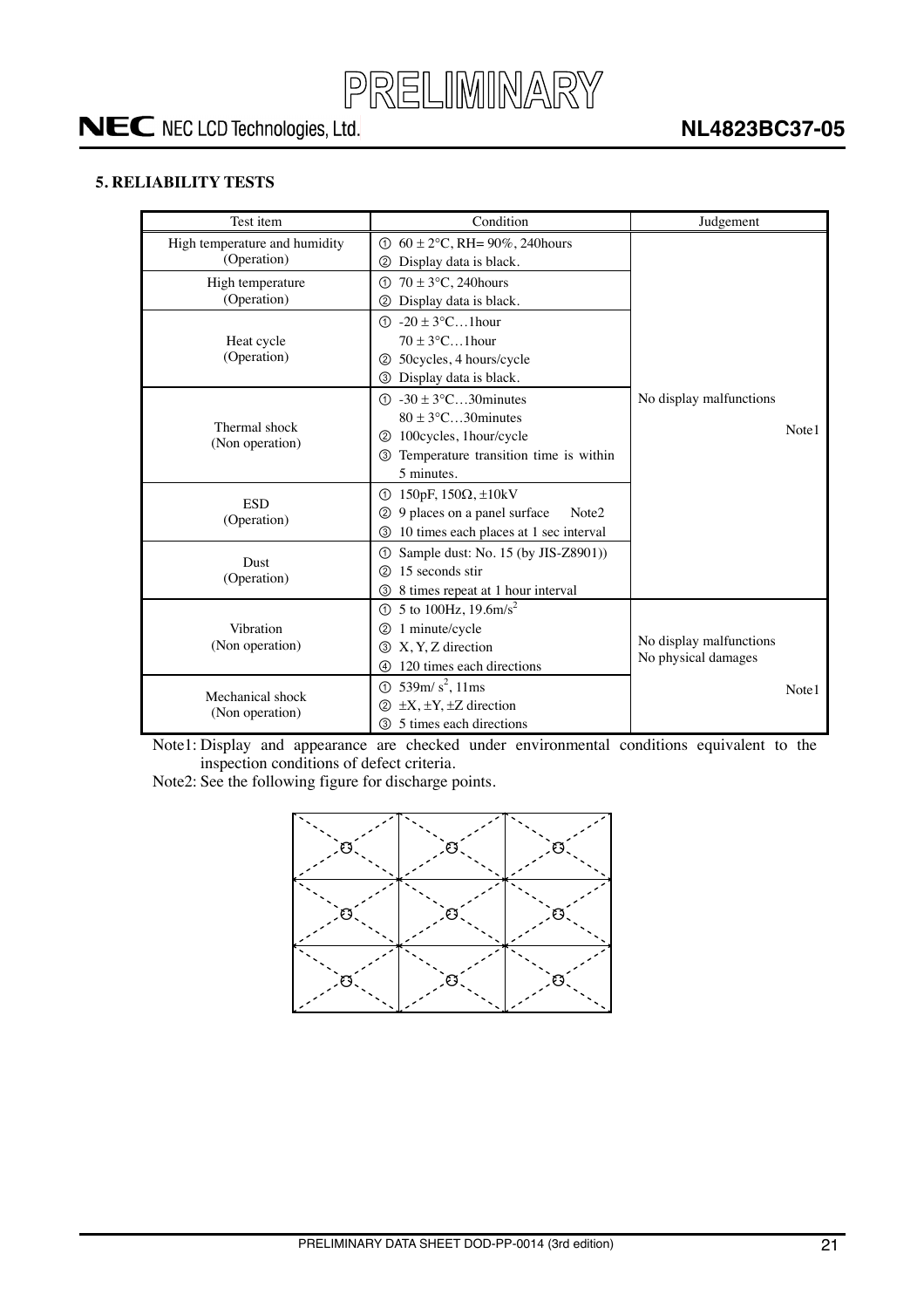

#### <span id="page-21-0"></span>**6. PRECAUTIONS**

### <span id="page-21-1"></span>6.1 MEANING OF CAUTION SIGNS

The following caution signs have very important meaning. **Be sure to read "6.2 CAUTIONS" and "6.3 ATTENTIONS", after understanding these contents!** 

**!** This sign has the meaning that customer will be injured by himself or the product will sustain a damage, if customer has wrong operations.



This sign has the meaning that customer will get an electrical shock, if customer has wrong operations.

This sign has the meaning that customer will be injured by himself, if customer has wrong operations.

### <span id="page-21-2"></span>6.2 CAUTIONS

 **Do not touch the working backlight. There is a danger of an electric shock.** 

l tõ

- **Do not touch the working backlight. There is a danger of burn injury.**
- **Do not shock and press the LCD panel and the backlight! There is a danger of breaking, because they are made of glass. (Shock: To be not greater 539m/s<sup>2</sup> and to be not greater 11ms, Pressure: To be not greater 19.6 N (**I**16mm jig))**

<span id="page-21-3"></span>6.3 ATTENTIONS **!**

<span id="page-21-4"></span>6.3.1 Handling of the product

- Take hold of both ends without touching the circuit board when the product (LCD module) is picked up from inner packing box to avoid broken down or misadjustment, because of stress to mounting parts on the circuit board.
- ཱ Do not hook nor pull cables such as lamp cable, and so on, in order to avoid any damage.
- ི When the product is put on the table temporarily, display surface must be placed downward.
- ཱི When handling the product, take the measures of electrostatic discharge with such as earth band, ionic shower and so on, because the product may be damaged by electrostatic.
- ུ The torque for product mounting screws must never exceed 0.147 Nm. Higher torque might result in distortion of the bezel. And the length of product mounting screws must be  $\leq 2.0$ mm.
- ཱུ The product must be installed using mounting holes without undue stress such as bends or twist (See outline drawings). And do not add undue stress to any portion (such as bezel flat area) except. Bends or twist described above and undue stress to any portion except mounting hole portion may cause display mura.
- ྲྀ Do not press or rub on the sensitive product surface. When cleaning the product surface, use of the cloth with ethanolic liquid such as screen cleaner for LCD is recommended.
- ཷ Do not push nor pull the interface connectors while the product is working.
- ླྀ Do not bend or unbend the lamp cable at the near part of the lamp holding rubber, to avoid the damage for high voltage side of the lamp.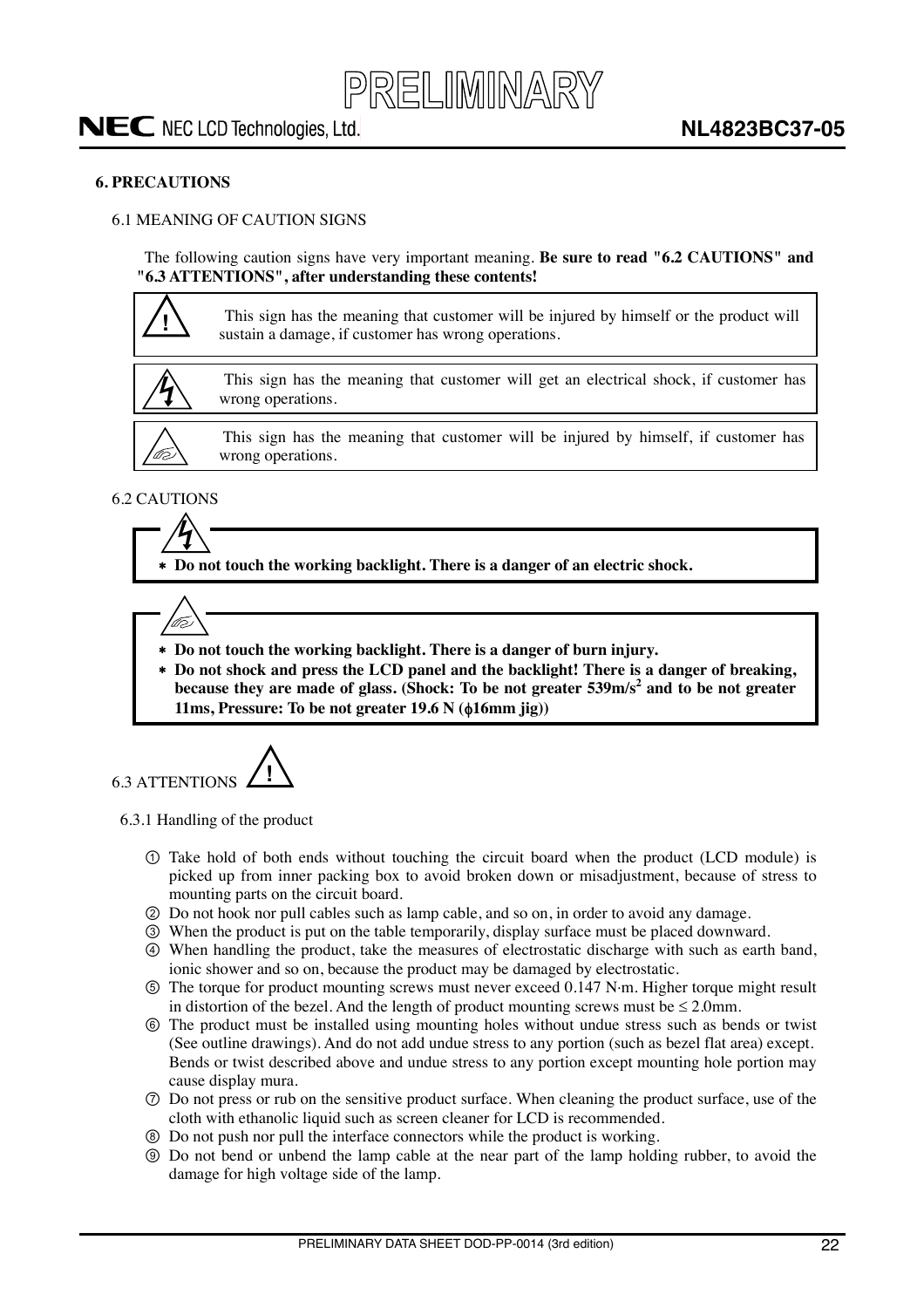

- ཹ If the lamp cable is attached on the metal part of the product directly, high frequency leak current to the metal part may occur, then the brightness may decrease or the lamp may not be turned on.
- ེ When handling the product, use of an original protection sheet on the product surface (polarizer) is recommended for protection of product surface. Adhesive type protection sheet may change color or characteristics of the polarizer.

### <span id="page-22-0"></span>6.3.2 Environment

- Do not operate or store in high temperature, high humidity, dewdrop atmosphere or corrosive gases. Keep the product in packing box with antistatic pouch in room temperature to avoid dusts and sunlight, when storing the product.
- ཱ In order to prevent dew condensation occurring by temperature difference, the product packing box should be opened after enough time being left under the environment of an unpacking room. Evaluate the leaving time sufficiently because a situation of dew condensation occurring is changed by the environmental temperature and humidity. (Recommended leaving time: 6 hours or more with packing state)
- ི Do not operate in high magnetic field. Circuit boards may be broken down by it.
- ཱི This product is not designed as radiation hardened.

#### <span id="page-22-1"></span>6.3.3 Characteristics

#### **The following items are neither defects nor failures.**

- Characteristics of the LCD (such as response time, luminance, color uniformity and so on) may be changed depending on ambient temperature. If the product is stored under condition of low temperature for a long time, it may cause display mura. In this case, the product should be operated after enough time being left under condition of operating temperature.
- ཱ Display mura, flicker, vertical seam or small spot may be observed depending on display patterns.
- ི Optical characteristics (e.g. luminance, display uniformity, etc.) gradually is going to change depending on operating time, and especially low temperature, because the LCD has cold cathode fluorescent lamps.
- ཱི Do not display the fixed pattern for a long time because it may cause image sticking. Use a screen saver, if the fixed pattern is displayed on the screen.
- ུ The display color may be changed depending on viewing angle because of the use of condenser sheet in the backlight.
- ཱུ Optical characteristics may be changed depending on input signal timings.
- ྲྀ The interference noise between input signal frequency for this product's signal processing board and luminance control frequency of the inverter may appear on a display. Set up luminance control frequency of the inverter so that the interference noise does not appear.

#### <span id="page-22-2"></span>6.3.4 Other

- All GND and VCC terminals should be used without any non-connected lines.
- ཱ Do not disassemble a product or adjust variable resistors.
- ི See "REPLACEMENT MANUAL FOR LAMP HOLDER SET", when replacing backlight lamps.
- ཱི Pay attention not to insert foreign materials inside of the product, when using tapping screws.
- ུ Pack the product with original shipping package, in order to avoid any damages during transportation, when returning the product to NEC for repair and so on.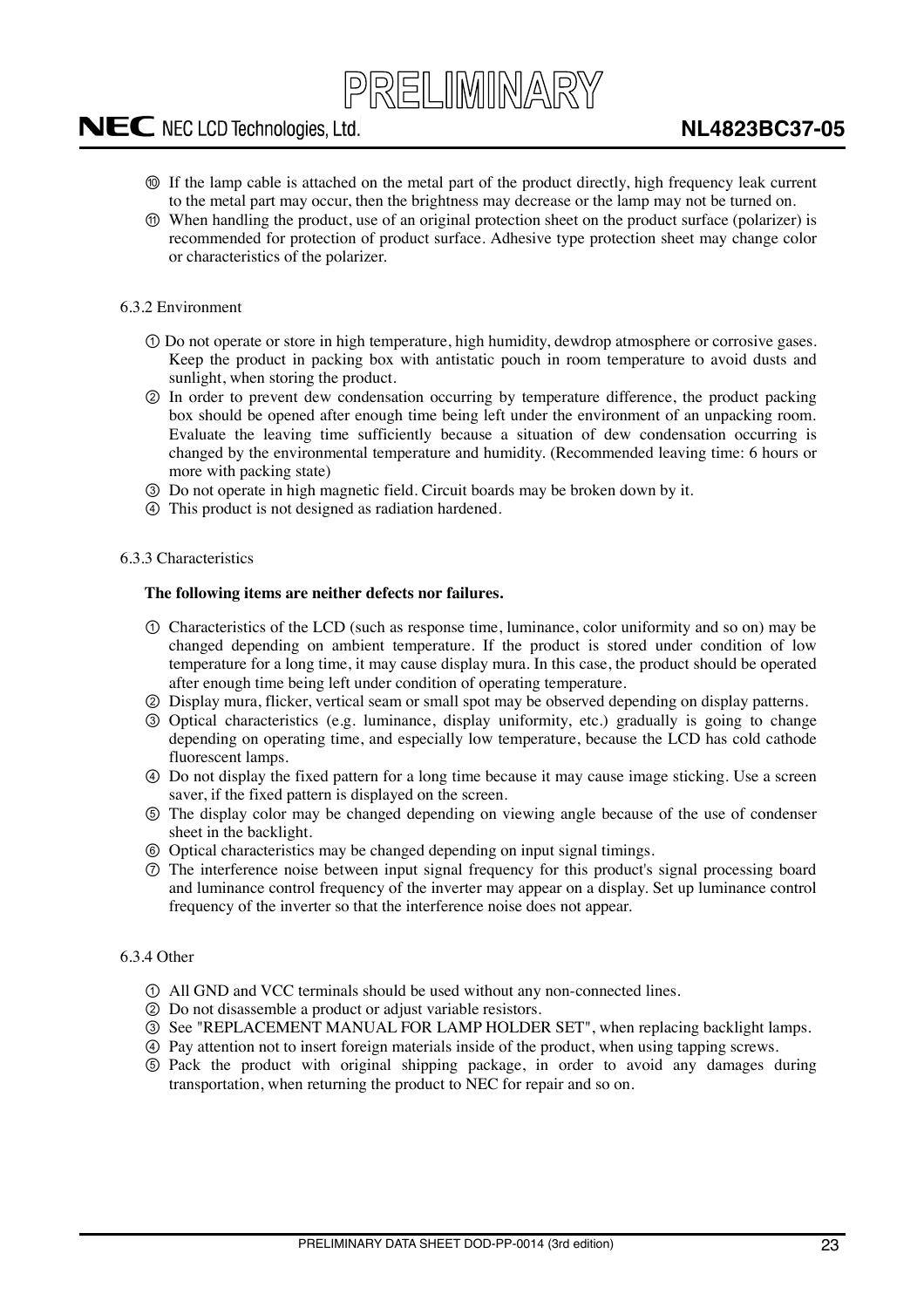

### <span id="page-23-1"></span><span id="page-23-0"></span>**7. OUTLINE DRAWINGS**

### 7.1 FRONT VIEW



Note1: The values in parentheses are for reference. Unit: mm

Note2: The torque for product mounting screws must never exceed 0.147N·m. And the length of mounting screws must be  $\leq 2.0$ mm.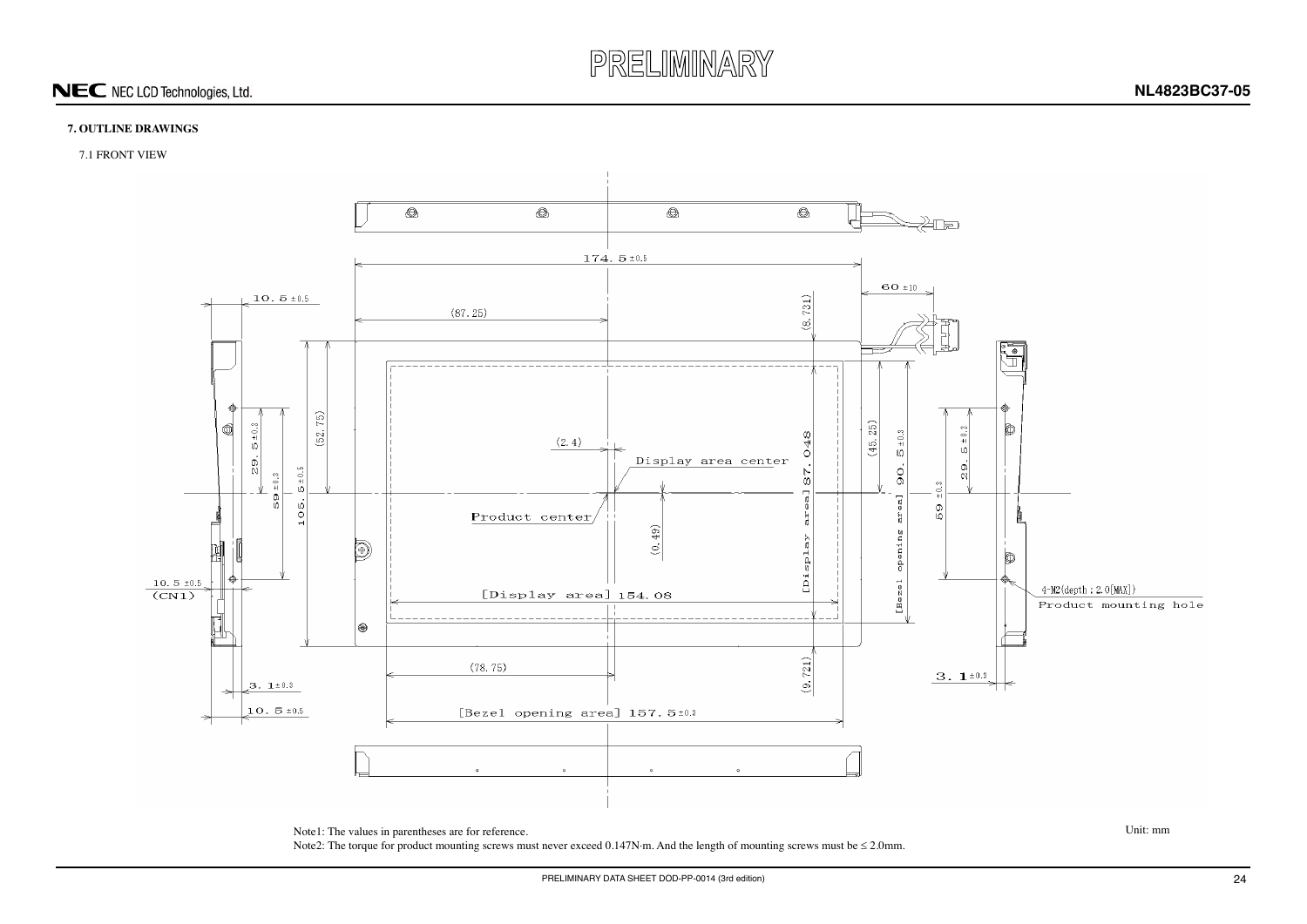### <span id="page-24-0"></span>7.2 REAR VIEW



Note1: The values in parentheses are for reference. Unit: mm Note2: The torque for product mounting screws must never exceed  $0.147N \cdot m$ . And the length of mounting screws must be  $\leq 2.0$ mm.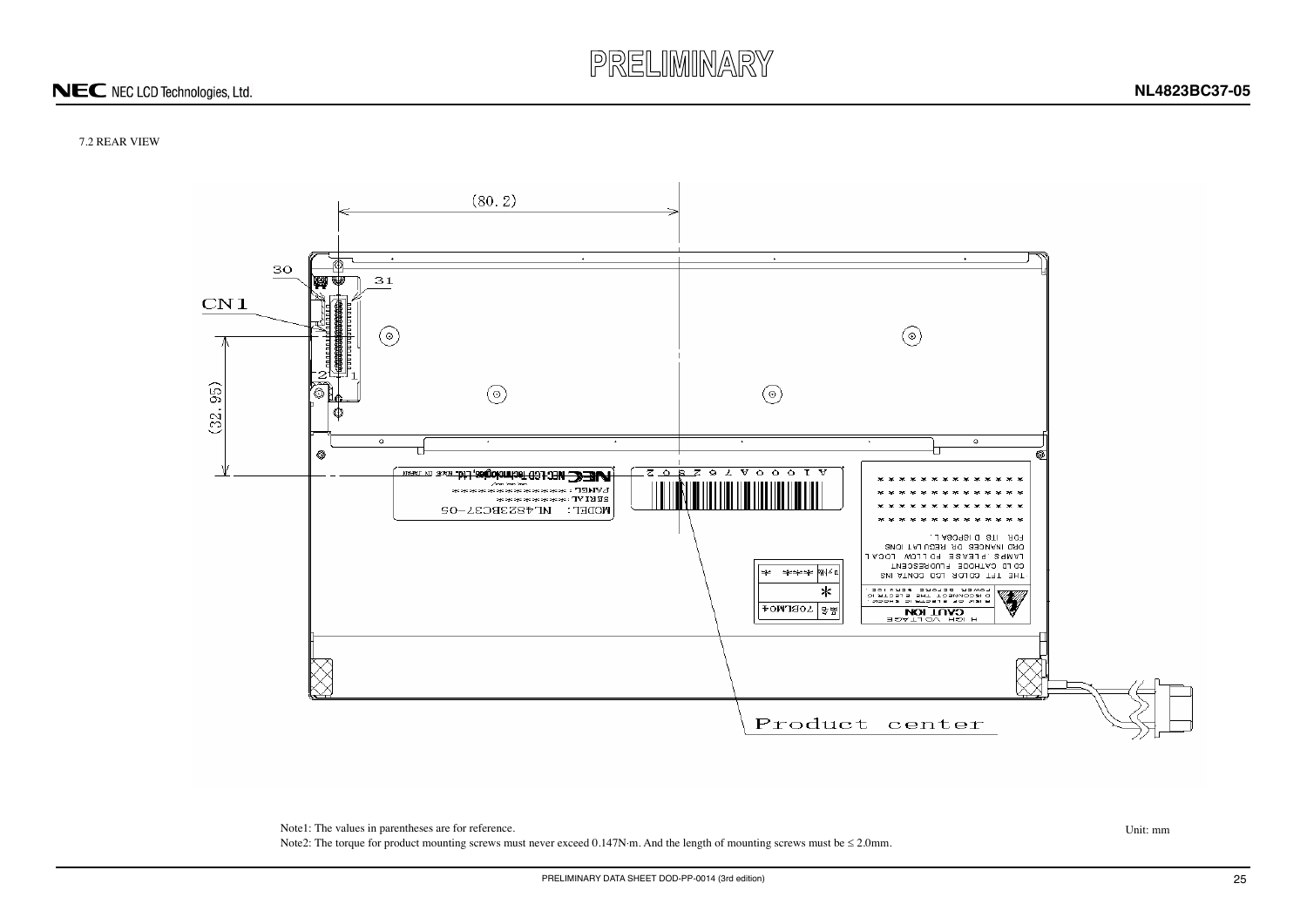

L,

### **NL4823BC37-05**

### <span id="page-25-0"></span>**REVISION HISTORY**

*The inside of latest specifications is revised to the clerical error and the major improvement of previous edition. Only a changed part such as functions, characteristic value and so on that may affect a design of customers, are described especially below.*

| <b>Edition</b> | <b>Document</b><br>number | <b>Prepared</b><br>date | <b>Revision contents and signature</b>                                                                                                                                                                                                                     |  |  |  |  |
|----------------|---------------------------|-------------------------|------------------------------------------------------------------------------------------------------------------------------------------------------------------------------------------------------------------------------------------------------------|--|--|--|--|
| 1st            | DOD-PD-                   | Jan. 27,                | <b>Revision contents</b>                                                                                                                                                                                                                                   |  |  |  |  |
| edition        | 1306                      | 2006                    | New issue.                                                                                                                                                                                                                                                 |  |  |  |  |
|                |                           |                         |                                                                                                                                                                                                                                                            |  |  |  |  |
|                |                           |                         | Writer                                                                                                                                                                                                                                                     |  |  |  |  |
|                |                           |                         | Approved by<br>Checked by<br>Prepared by<br>T. ITO<br>R. KAWASHIMA                                                                                                                                                                                         |  |  |  |  |
|                |                           |                         |                                                                                                                                                                                                                                                            |  |  |  |  |
| 2nd<br>edition | DOD-MD<br>$-0086$         | June. 5,<br>2006        | <b>Revision contents</b><br>P5 GENERAL SPECIFICATIONS,                                                                                                                                                                                                     |  |  |  |  |
|                |                           |                         | • Weight: TBDg (typ.) $\rightarrow$ 205g (typ.)<br>• Contrast ratio: TBD (typ.) $\rightarrow$ 600:1 (typ.)                                                                                                                                                 |  |  |  |  |
|                |                           |                         | • Viewing angle-Vertical: Up side $80^{\circ}$ (typ.), Down side $60^{\circ}$ (typ.)                                                                                                                                                                       |  |  |  |  |
|                |                           |                         | $\rightarrow$ Up side 60° (typ.), Down side 80° (typ.)                                                                                                                                                                                                     |  |  |  |  |
|                |                           |                         | • Designed viewing direction<br>- Viewing direction without image reversal: up side $(12 \text{ o'clock}) \rightarrow$ down side $(6 \text{ o'clock})$<br>- Viewing direction with contrast peak: down side (6 o'clock) $\rightarrow$ up side (12 o'clock) |  |  |  |  |
|                |                           |                         | • Response time: TBDms (typ.) $\rightarrow$ 25ms (typ.)                                                                                                                                                                                                    |  |  |  |  |
|                |                           |                         | • Luminance, Power consuption: At IBL=5.0mArms $\rightarrow$ At IBL=6.0mArms<br>• Backlight- Inverter: Type No. TBD ->Type No. 70PW021                                                                                                                     |  |  |  |  |
|                |                           |                         | P7 DETAILED SPECIFICATIONS                                                                                                                                                                                                                                 |  |  |  |  |
|                |                           |                         | -MECHANICAL SPECIFICATIONS                                                                                                                                                                                                                                 |  |  |  |  |
|                |                           |                         | • Weight: TBDg (typ.) $\rightarrow$ 205g ((typ.)<br>P9 ELECTRICAL CHARACTERISTICS-Backlight lamp                                                                                                                                                           |  |  |  |  |
|                |                           |                         | • Lamp current (IBL): 5.0mArms (typ.) $\rightarrow$ 6.0mArms (typ.)                                                                                                                                                                                        |  |  |  |  |
|                |                           |                         | P12 CONNECTIONS AND FUNCTIONS FOR INTERFACE PINS                                                                                                                                                                                                           |  |  |  |  |
|                |                           |                         | • CN1 socket (LCD module side): DF9B-31P-1V(3*) $\rightarrow$ DF9C-31P-1V(2*)<br>$\bullet$ Adaptable plug-Pin No.31(Symbol): N.C. $\rightarrow$ RSVD                                                                                                       |  |  |  |  |
|                |                           |                         | P13 CONNECTIONS AND FUNCTIONS FOR INTERFACE PINS                                                                                                                                                                                                           |  |  |  |  |
|                |                           |                         | -Backlight lamp                                                                                                                                                                                                                                            |  |  |  |  |
|                |                           |                         | • CN2 plug(LCD module side) , Aduptable socket , Pin No. , Remarks: change                                                                                                                                                                                 |  |  |  |  |
|                |                           |                         | -Position of plugs and a socket<br>• CN2 Pin No.:3 $\rightarrow$ 2                                                                                                                                                                                         |  |  |  |  |
|                |                           |                         | P19 OPTICS- Optical characteristics                                                                                                                                                                                                                        |  |  |  |  |
|                |                           |                         | • Luminance (L): TBD (min.) $\rightarrow$ 280(min.)                                                                                                                                                                                                        |  |  |  |  |
|                |                           |                         | • Contrast ratio (CR): TBD (min., max.) $\rightarrow$ 300(min.), 600(max.)<br>• Response time(Ton): TBD (typ., max.)ms $\rightarrow$ 6(typ.), 15(max.) ms                                                                                                  |  |  |  |  |
|                |                           |                         | (Toff): TBD (typ., max.)ms $\rightarrow$ 19(typ.), 47(max.) ms                                                                                                                                                                                             |  |  |  |  |
|                |                           |                         | • Viewing angle-Up( $\theta$ U): 70 (min.)°, 80(typ.)° $\rightarrow$ 50 (min.)°, 60(typ.)°                                                                                                                                                                 |  |  |  |  |
|                |                           |                         | - Down( $\theta$ D): 50 (min.)°, 60(typ.)° $\rightarrow$ 70 (min.)°, 80(typ.)°<br>• Note2: IBL=5.0mArms/lamp $\rightarrow$ 6.0mArms/lamp                                                                                                                   |  |  |  |  |
|                |                           |                         | P23 PRECAUTIONS-ATTENTIONS                                                                                                                                                                                                                                 |  |  |  |  |
|                |                           |                         | • Characteristics: change of expression                                                                                                                                                                                                                    |  |  |  |  |
|                |                           |                         | P24 Outline drawings(change)                                                                                                                                                                                                                               |  |  |  |  |
|                |                           |                         | Writer                                                                                                                                                                                                                                                     |  |  |  |  |
|                |                           |                         | Checked by<br>Prepared by<br>Approved by                                                                                                                                                                                                                   |  |  |  |  |
|                |                           |                         | T. OGAWA<br>T. OGAWA                                                                                                                                                                                                                                       |  |  |  |  |
|                |                           |                         |                                                                                                                                                                                                                                                            |  |  |  |  |
|                |                           |                         |                                                                                                                                                                                                                                                            |  |  |  |  |
|                |                           |                         |                                                                                                                                                                                                                                                            |  |  |  |  |
|                |                           |                         |                                                                                                                                                                                                                                                            |  |  |  |  |